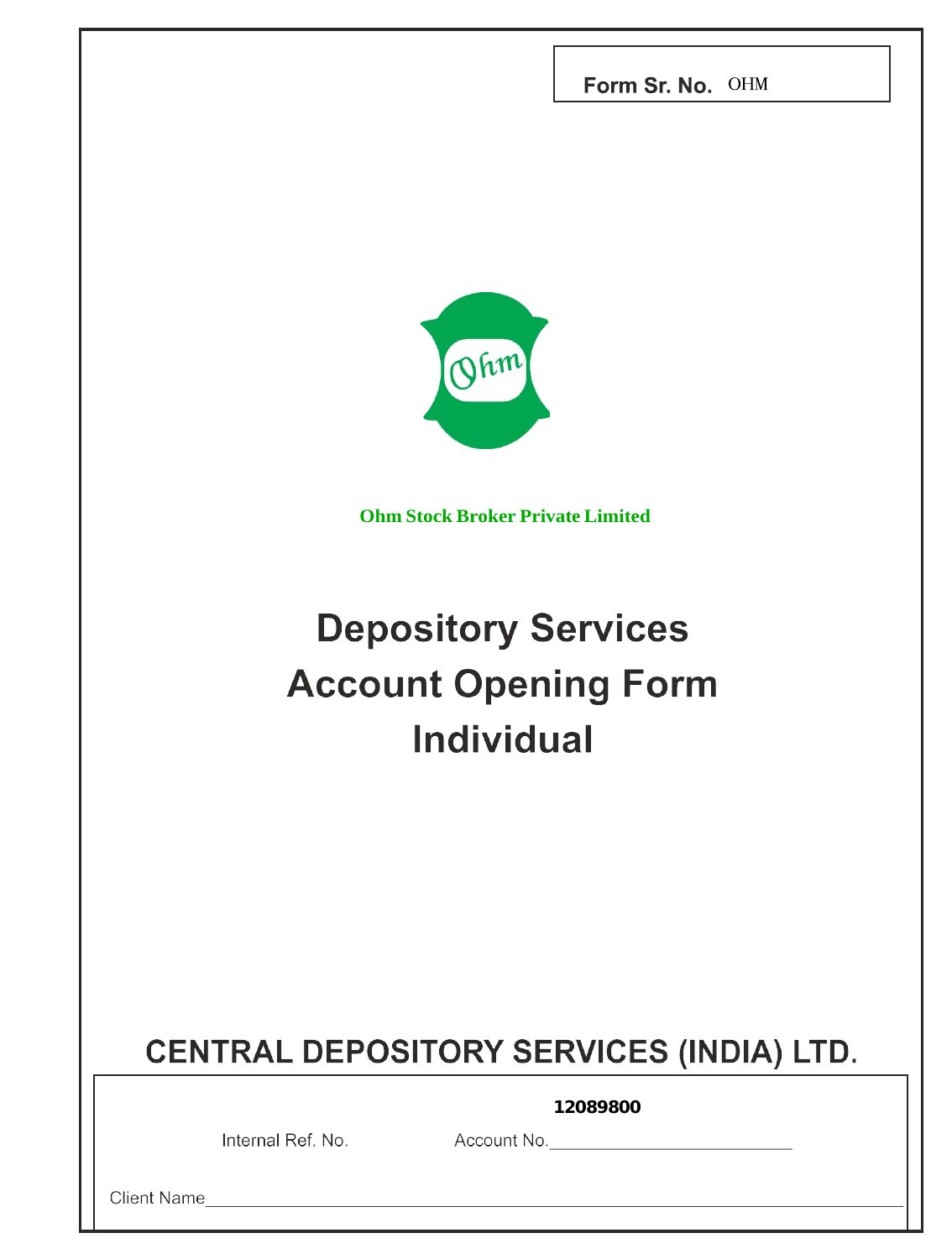## **Application Form for Opening a Demat Account**

(For Individuals)

## **DP: OHM STOCK BROKER PRIVATE LIMITED**

301-A, POONAM CHAMBERS, B-WING, 3RD FLOOR, DR. A.B. ROAD, WORLI, MUMBAI, MAH-400018

Tel: 022 4613 5555 Fax: 022 4613 5598

**Email-ohmbrk@rediffmail.com,jignesh@ohmbrk.com,mustafa@ohmbrk.com**

**DP ID : 89800 DP SEBI Reg. No. IN - DP -420-2019**

| (To be filled by the Depository Participant) |  |  |  |   |           |  |  |  |  |
|----------------------------------------------|--|--|--|---|-----------|--|--|--|--|
| Application No.                              |  |  |  |   | Date      |  |  |  |  |
| DP Internal Reference No.                    |  |  |  |   |           |  |  |  |  |
| DP ID                                        |  |  |  | v | Client ID |  |  |  |  |

(To be filled by the applicant in **BLOCK LETTERS** in English)

I/We request you to open a demat account in my/ our name as per following details:-

| <b>Holders Details</b>        |     |            |  |  |  |  |  |  |  |
|-------------------------------|-----|------------|--|--|--|--|--|--|--|
| Sole / First<br>Holder's Name | PAN | PAN        |  |  |  |  |  |  |  |
|                               |     | UID        |  |  |  |  |  |  |  |
| Second Holder's<br>Name       |     |            |  |  |  |  |  |  |  |
|                               |     | UID        |  |  |  |  |  |  |  |
| Third Holder's                |     | PAN        |  |  |  |  |  |  |  |
| Name                          |     | <b>UID</b> |  |  |  |  |  |  |  |
|                               |     |            |  |  |  |  |  |  |  |

| Name * |                                                                                                                                    |
|--------|------------------------------------------------------------------------------------------------------------------------------------|
|        | *In case of Firms, Association of Persons (AOP), Partnership Firm, Unregistered Trust, etc., although the account is               |
|        | appened in the name of the natural persons, the name of the Eirm Association of Dessens (AOD). Destroyship Eirm Unsegistered Trust |

opened in the name of the natural persons, the name of the Firm, Association of Persons (AOP), Partnership Firm,Unregistered Trust, etc., should be mentioned above.

|                                                                                                                                                                                                                                       | Type of Account (Please tick whichever is applicable)                                                                                                                    |                                                                              |  |  |  |  |  |  |  |  |  |
|---------------------------------------------------------------------------------------------------------------------------------------------------------------------------------------------------------------------------------------|--------------------------------------------------------------------------------------------------------------------------------------------------------------------------|------------------------------------------------------------------------------|--|--|--|--|--|--|--|--|--|
| <b>Status</b>                                                                                                                                                                                                                         |                                                                                                                                                                          | Sub - Status                                                                 |  |  |  |  |  |  |  |  |  |
| Valndividual                                                                                                                                                                                                                          | <b>QIndividual Resident</b><br>Individual Director's Relative<br>Individual Promoter<br>$\Box$ Minor<br>$\Box$ Individual Margin Trading A/C (MANTRA)                    | Individual-Director<br>$\Box$ Individual HUF / AOP<br>$\Box$ Others(specify) |  |  |  |  |  |  |  |  |  |
| $\square$ NRI                                                                                                                                                                                                                         | $\Box$ NRI Repatriable<br>□ NRI Non-Repatriable<br>□ NRI Repatriable Promoter □ NRI Non-Repatriable Promoter<br>$\Box$ NRI – Depository Receipts $\Box$ Others (specify) |                                                                              |  |  |  |  |  |  |  |  |  |
| □ Foreign National                                                                                                                                                                                                                    | $\Box$ Foreign National $\Box$ Foreign National - Depository Receipts $\Box$ Others (specify)                                                                            |                                                                              |  |  |  |  |  |  |  |  |  |
| Details of Guardian (in case the account holder is minor)                                                                                                                                                                             |                                                                                                                                                                          |                                                                              |  |  |  |  |  |  |  |  |  |
| Guardian's Name                                                                                                                                                                                                                       |                                                                                                                                                                          | <b>PAN</b>                                                                   |  |  |  |  |  |  |  |  |  |
| Relationship with the applicant                                                                                                                                                                                                       |                                                                                                                                                                          |                                                                              |  |  |  |  |  |  |  |  |  |
|                                                                                                                                                                                                                                       | I / We instruct the DP to receive each and every credit in my / our account                                                                                              | [Automatic Credit]                                                           |  |  |  |  |  |  |  |  |  |
| (If not marked, the default option would be 'Yes')                                                                                                                                                                                    |                                                                                                                                                                          | $\n  TV Yes\n  \square No$                                                   |  |  |  |  |  |  |  |  |  |
| I / We would like to instruct the DP to accept all the pledge instructions inmy /our<br>account without any other further instruction from my/our end<br>$\n  TV Yes \square No$<br>(If not marked, the default option would be 'No') |                                                                                                                                                                          |                                                                              |  |  |  |  |  |  |  |  |  |
| <b>Account Statement</b><br>Requirement                                                                                                                                                                                               | $\Box$ As per SEBI Regulation $\Box$ Daily<br>$\square$ Weekly                                                                                                           | <b>Monthly</b><br>$\Box$ Fortnightly<br>⊔v                                   |  |  |  |  |  |  |  |  |  |
| I/ We request you to send Electronic Transaction-cum-Holding Statement at the email ID<br><b>⊔v Yes</b><br>□ No                                                                                                                       |                                                                                                                                                                          |                                                                              |  |  |  |  |  |  |  |  |  |

I / We would like to share the email ID with the RTA **√ Yes** No I / We would like to receive the Annual Report Physical / **√ Electronic** / Both Physical and Electronic(Tick the applicable box. If not marked the default option would be in Physical)

| <b>I/ We</b> wish to receive dividend / interest directly in to <b>my</b> bank account as given below through |                        |
|---------------------------------------------------------------------------------------------------------------|------------------------|
| ECS (If not marked, the default option would be 'Yes')                                                        | $\Box V$ Yes $\Box$ No |
| [ECS is mandatory for locations notified by SEBI from time to time ]                                          |                        |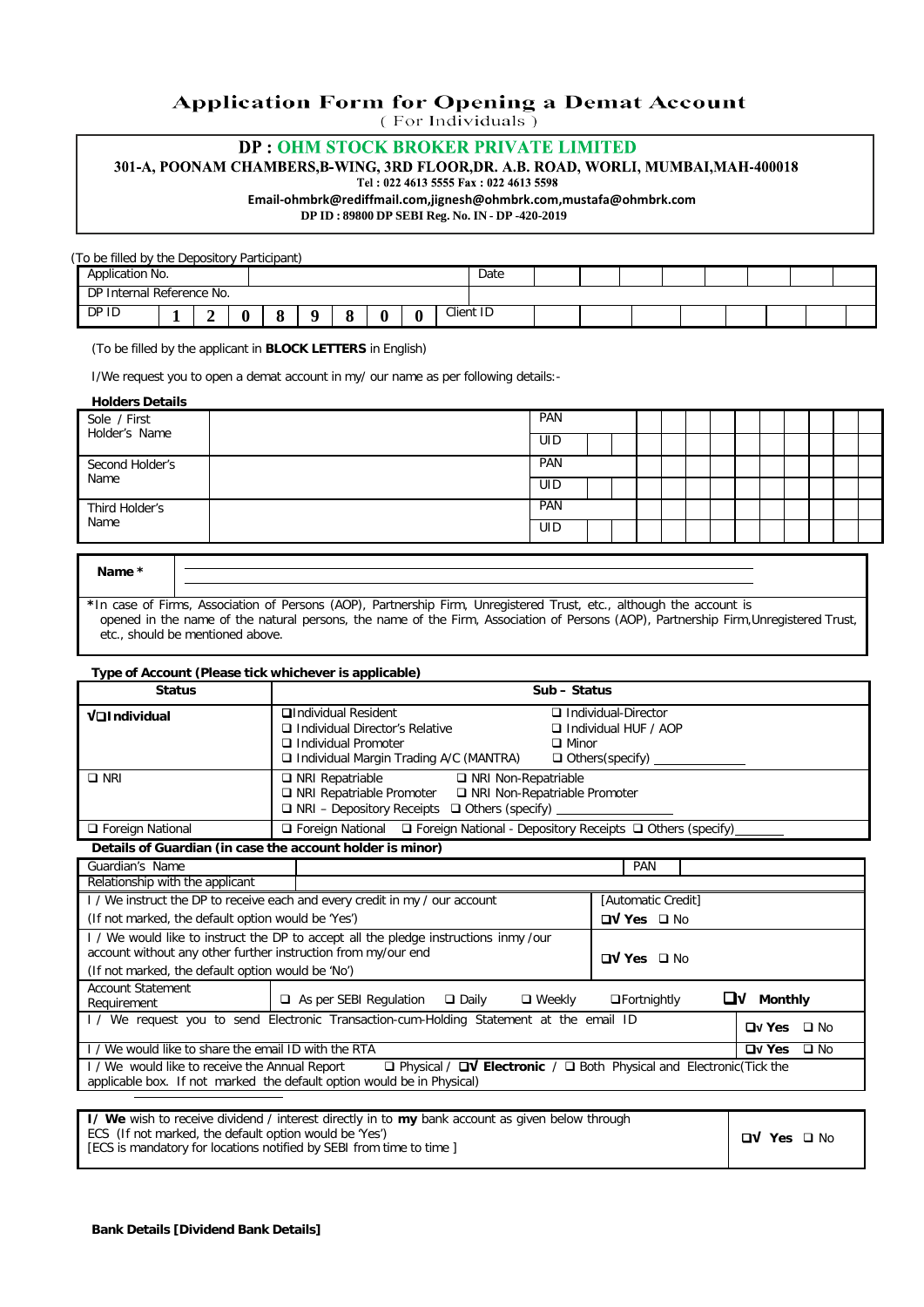| Bank Code (9 digit MICR code) |  |  |  |  |  |  |  |  |
|-------------------------------|--|--|--|--|--|--|--|--|
| IFS Code (11 character)       |  |  |  |  |  |  |  |  |
| Account number                |  |  |  |  |  |  |  |  |

| Account type               | $\Box V$ Saving $\Box$ Current | $\Box$ Others (specify)         |  |
|----------------------------|--------------------------------|---------------------------------|--|
| <b>Bank Name</b>           |                                |                                 |  |
| Branch Name                |                                |                                 |  |
| <b>Bank Branch Address</b> |                                |                                 |  |
| City                       | <b>State</b>                   | <b>INDIA</b><br><b>PIN code</b> |  |

(i) Photocopy of the cancelled cheque having the name of the account holder where the cheque book is issued, (or)

(ii) Photocopy of the Bank Statement having name and address of the BO

(iii) Photocopy of the Passbook having name and address of the BO, (or)

(iv) Letter from the Bank.

In case of options (ii), (iii) and (iv) above, MICR code of the branch should be present / mentioned on thedocument.

| <b>Other Details</b>        | Income Range per annum:                                                                                  |  |  |  |  |  |  |  |  |  |
|-----------------------------|----------------------------------------------------------------------------------------------------------|--|--|--|--|--|--|--|--|--|
| <b>Gross Annual Income</b>  | □ Up to Rs.1,00,000 □ Rs 1,00,000 to Rs 5,00,000 □ Rs 5,00,000 to ` 10,00,000                            |  |  |  |  |  |  |  |  |  |
| Details                     | $\Box$ More than Rs 25,00,000<br>$\Box$ Rs 10,00,000 to Rs 25,00,000                                     |  |  |  |  |  |  |  |  |  |
|                             | Rs<br>Net worth as on (Date)                                                                             |  |  |  |  |  |  |  |  |  |
|                             | [Net worth should not be older than 1 year]                                                              |  |  |  |  |  |  |  |  |  |
| Occupation                  | $\Box$ Govt. Service $\Box$ Business $\Box$ Professional $\Box$ Agriculture<br>□ Private / Public Sector |  |  |  |  |  |  |  |  |  |
|                             | $\Box$ Others (Specify)<br>$\Box$ Retired<br>□ Student<br>$\Box$ Housewife                               |  |  |  |  |  |  |  |  |  |
| Please tick, if applicable: | Related to Politically Exposed Person (RPEP)<br>□Politically Exposed Person (PEP)                        |  |  |  |  |  |  |  |  |  |
| Any other information:      |                                                                                                          |  |  |  |  |  |  |  |  |  |

| <b>SMS Alert Facility</b><br>Refer to Terms & | MOBILE NO. $+91$<br>[(Mandatory, if you are giving Power of Attorney (POA)]                                                                                            |  |
|-----------------------------------------------|------------------------------------------------------------------------------------------------------------------------------------------------------------------------|--|
| Conditions<br>given as Annexure - 2.4         | (if POA is not granted & you do not wish to avail of this facility, cancel thisoption).                                                                                |  |
| Easi                                          | To register for easi, please visit our website www.cdslindia.com.<br><b>Easi allows a BO to view his ISIN balances, transactions and value of theportfolio online.</b> |  |

#### **Nomination Details**

| <b>Nomination Registration No.</b> | Dated |
|------------------------------------|-------|
|                                    |       |

 I /We the sole holder / Joint holders / Guardian (in case of minor) hereby declare that:I/We **do not wish to nominate any one for this demat account**.

I/We **nominate** the following person**s** who is/**are** entitled to receive security balances lying in my/our account,particulars where of are given below, in the event of my / our death.

| <b>Nomination Details</b> | Nominee 1 | Nominee 2 | Nominee 3 |
|---------------------------|-----------|-----------|-----------|
| Nominee Name:             |           |           |           |
| *First Name:              |           |           |           |
| Middle Name:              |           |           |           |
| *Last Name                |           |           |           |
|                           |           |           |           |
| <b>Nomination Details</b> | Nominee 1 | Nominee 2 | Nominee 3 |
| *Address:                 |           |           |           |
|                           |           |           |           |
| *City                     |           |           |           |
| *State                    |           |           |           |
| *Pin                      |           |           |           |
| *Country                  |           |           |           |
| Telephone No.             |           |           |           |
| FAX No.                   |           |           |           |
| PAN No.                   |           |           |           |
| <b>UID</b>                |           |           |           |
| Email ID                  |           |           |           |
| *Relationship with theBO: |           |           |           |
| Date of birth (mandatory  | N.A.      |           |           |
| if Nominee is a minor)dd- |           |           |           |
| mm-yyyy                   |           |           |           |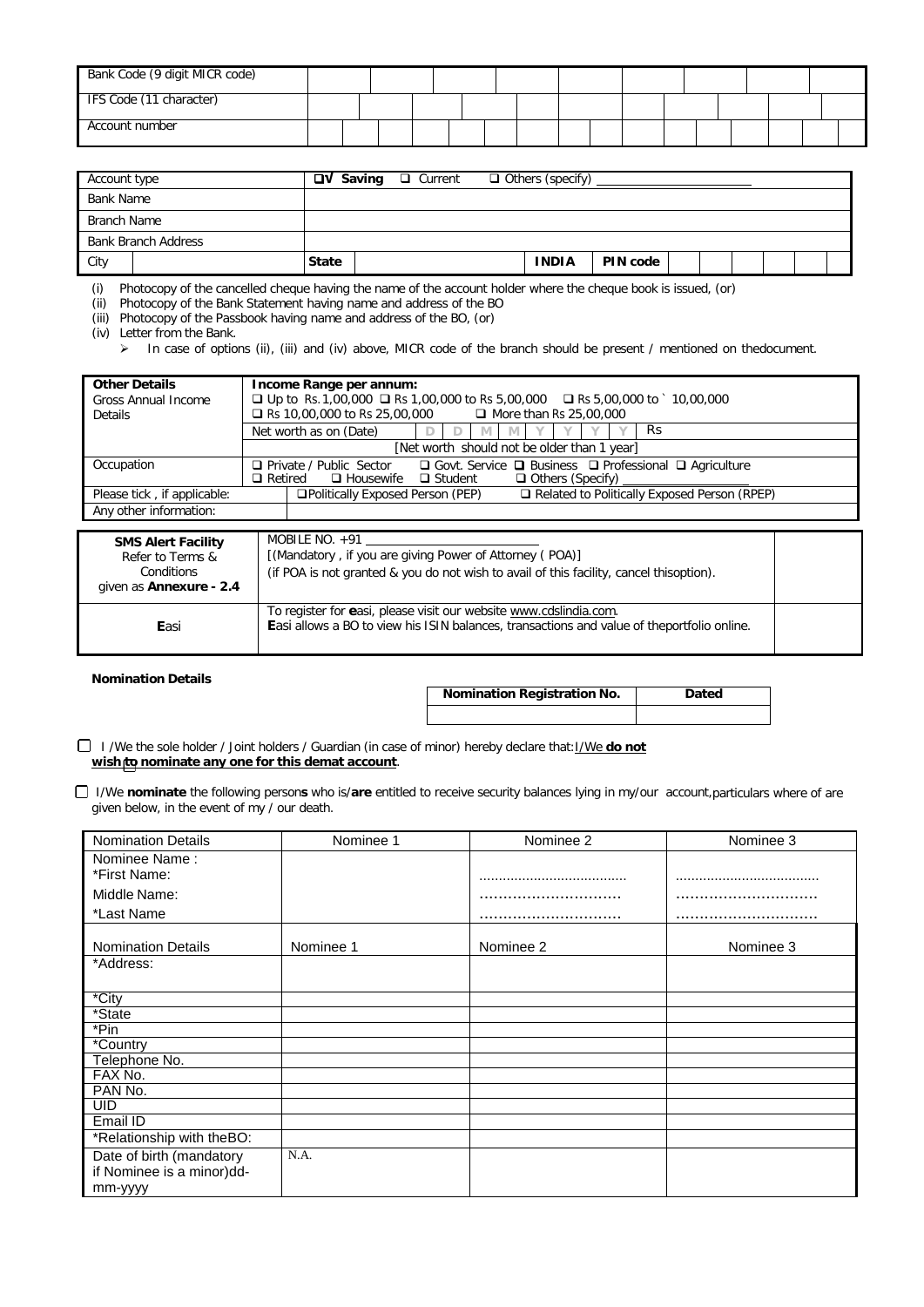| Name of the Guardian of        |      |  |
|--------------------------------|------|--|
| Nominee (if nominee is a       |      |  |
| minor)                         |      |  |
| *First<br>Name:                | <br> |  |
| Middle Name:                   |      |  |
| *Last Name                     |      |  |
| *Address of the guardianof     |      |  |
| nominee:                       |      |  |
|                                |      |  |
|                                |      |  |
| *City                          |      |  |
| *State                         |      |  |
| *Country                       |      |  |
| *PIN                           |      |  |
| Age                            |      |  |
| Telephone                      |      |  |
| Fax No.                        |      |  |
| Email ID                       |      |  |
| *Relationship of the           |      |  |
| Guardian with the              |      |  |
| Nominee                        |      |  |
| *Percentage of allocation      |      |  |
| of securities                  |      |  |
| <b>Securities</b><br>*Residual |      |  |
| [please tick any one           |      |  |
| nominee.                       |      |  |
| If tick not marked             |      |  |
| default will be first          |      |  |
| nominee]:                      |      |  |

Note : Residual securities: in case of multiple nominees, please choose any one nominee who will be credited with residual securities remaining after distribution of securities as per percentage of allocation. If you fail to choose one such nominee, then the first nominee will be marked as nominee entitled for residual shares, if any. **\* Marked is Mandatory field**

X

(Third Holder)

X

(Sole/First Holder) (Second Holder) This nomination shall supersede any prior nomination made by me / us and also any testamentary document executed byme / us. **Note**: **One witness** shall attest signature(s) / thumb impression(s)

| Details of the Witness |                      |  |  |  |  |  |  |  |  |
|------------------------|----------------------|--|--|--|--|--|--|--|--|
|                        | <b>First Witness</b> |  |  |  |  |  |  |  |  |
| Name of witness        |                      |  |  |  |  |  |  |  |  |
| Address of witness     |                      |  |  |  |  |  |  |  |  |
| Signature of witness   |                      |  |  |  |  |  |  |  |  |

I have received and read the Rights and Obligations document and terms & conditions and agree to abide by and bebound by the same and by the Bye Laws as are in force from time to time. I declare that the particulars given by me/us above are true and to the best of my/our knowledge as on the date of making this application. I agree and undertake to intimate the DP any change(s) in the details / Particulars mentioned by me in this form. I/We further agree that any false / misleading information given by me / us or suppression of any material information will render my account liable for termination and suitable action.

|            | First/Sole Holder or<br>Guardian (in case of Minor) | <b>Second Holder</b> | <b>Third Holder</b> |
|------------|-----------------------------------------------------|----------------------|---------------------|
| Name       |                                                     |                      |                     |
| Signatures |                                                     |                      |                     |

#### **(Signatures should be preferably in blue ink).**

============================= (Please Tear Here) ================================

## **Application No.: Date:**

**Acknowledgement Receipt**

We hereby acknowledge the receipt of the Account Opening Application Form:

| Name of the Sole / First Holder |                                                  |
|---------------------------------|--------------------------------------------------|
| Name of Second Holder           |                                                  |
| Name of Third Holder            |                                                  |
|                                 | <b>Depository Participant Seal and Signature</b> |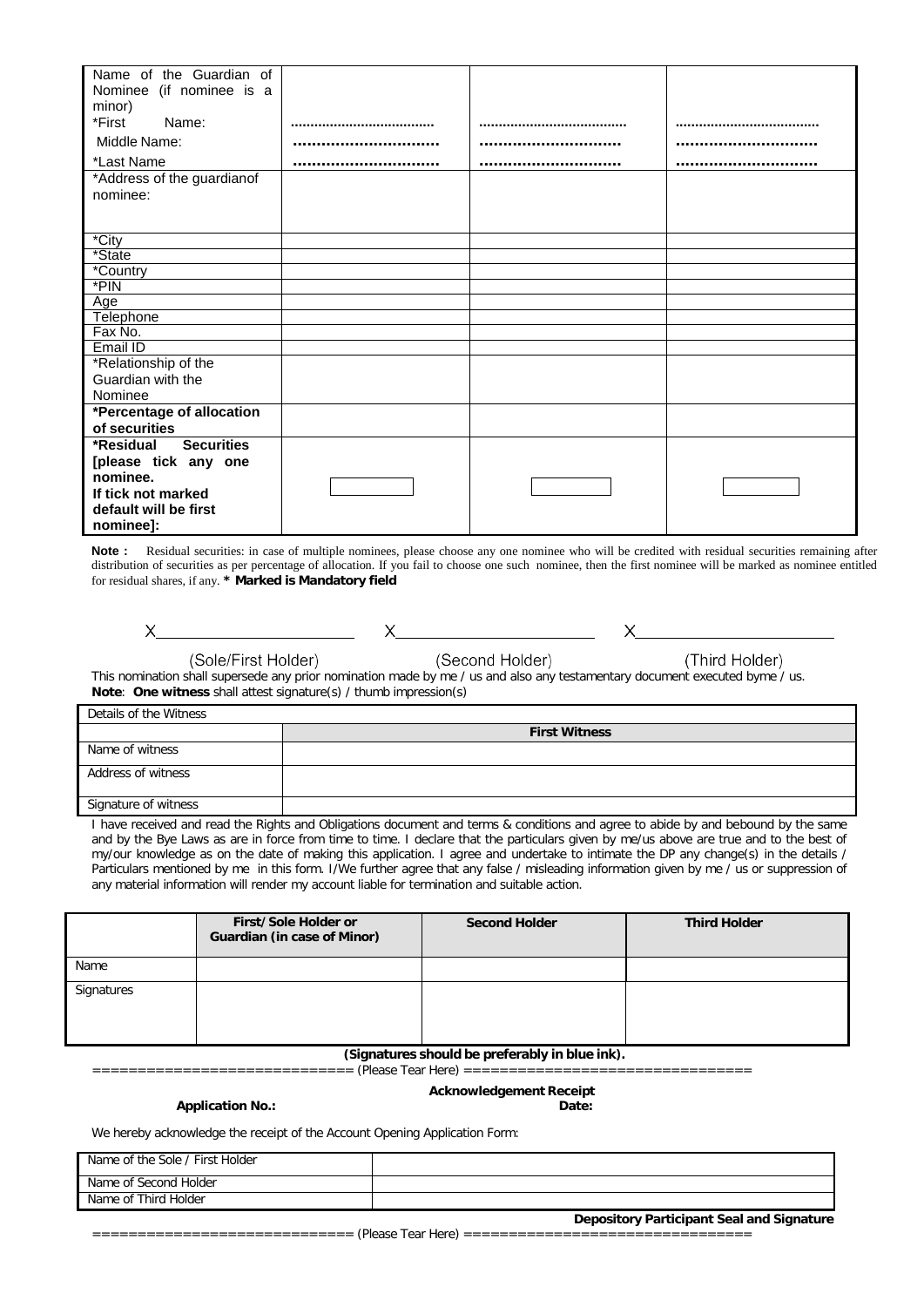## **Instructions to the Applicants (BOs) for account opening:**

- 1. Signatures can be in English or Hindi or any of the other languages contained in the 8<sup>th</sup> Schedule of the Constitution of India. Thumb impressions and signatures other than the above mentioned languages must be attested by a Magistrate or a Notary Public or a Special Executive Magistrate / Special Executive Officer under his/her official seal.
- 2. Signatures should be preferably in Blue / black ink.
- 3. Details of the Names, Address, Telephone Number(s), etc., of the Magistrate / Notary Public / Special Executive Magistrate / Special Executive Officer are to be provided in case ofattestation done by them.
- 4. In case of additional signatures (for accounts other than individuals), separate annexures should be attached to the account opening form.
- 5. In case of applications containing a Power of Attorney, the relevant Power of Attorney or the self-certified copy thereof, must be lodged along with the application.
- 6. All correspondence / queries shall be addressed to the first / sole applicant.
- 7. Strike off whichever option, in the account opening form, is not applicable.

**\*\*\*\*\*\*\*\***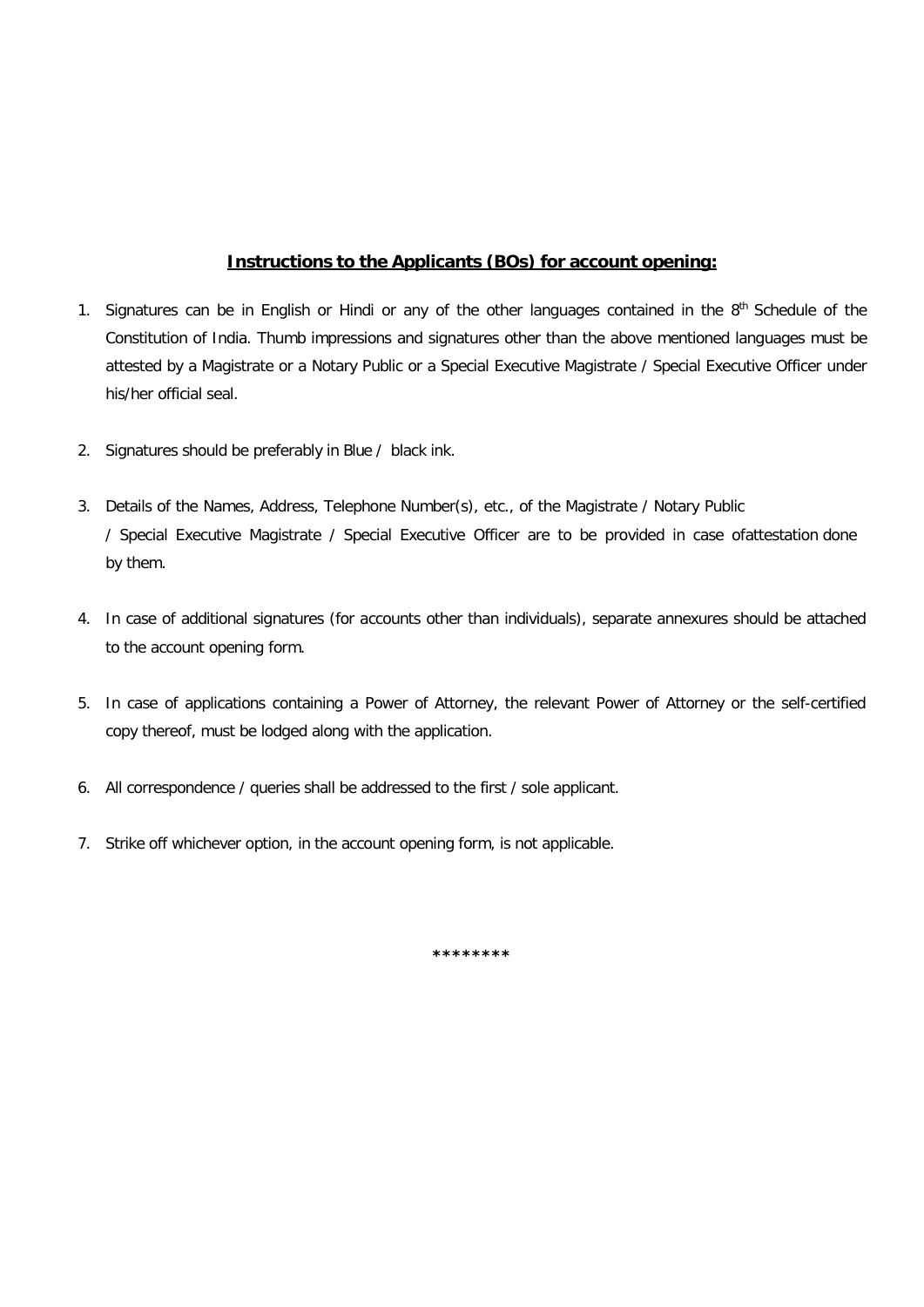**301-A, POONAM CHAMBERS,B-WING, 3RD FLOOR,DR. A.B. ROAD, WORLI, MUMBAI,MAH-400018**

**Tel : 022 4613 5555 Fax : 022 4613 5598**

**Email-ohmbrk@rediffmail.com,jignesh@ohmbrk.com,mustafa@ohmbrk.com DP ID : 89800 DP SEBI Reg. No. IN - DP -420-2019**

#### Annexure - 2.4

#### **Terms And Conditions-cum-Registration / Modification Form for receiving SMS Alerts from CDSL**

#### [**SMS Alerts will be sent by CDSL to BOs for all debits**]

#### **Definitions:**

In these Terms and Conditions the terms shall have following meaning unless indicated otherwise:

- 1. "Depository" means Central Depository Services (India) Limited a company incorporated in India under the Companies Act 1956 and having its registered office at 17th Floor, P.J. Towers, Dalal Street, Fort, Mumbai 400001 and all its branch offices and includes its successors and assigns.
- 2. 'DP' means Depository Participant of CDSL. The term covers all types of DPs who are allowed to open demat accounts for investors.
- 3. 'BO' means an entity that has opened a demat account with the depository. The term covers all types of demat accounts, which can be opened with a depository as specified by the depository from time to time.
- 4. SMS means "Short Messaging Service"
- 5. "Alerts" means a customized SMS sent to the BO over the said mobile phone number.
- 6. "Service Provider" means a cellular service provider(s) with whom the depository has entered / will be entering into an arrangement for providing the SMS alerts to the BO.
- 7. "Service" means the service of providing SMS alerts to the BO on best effort basis as per these terms and conditions.

#### **Availability:**

- 1. The service will be provided to the BO at his / her request and at the discretion of the depository. The service will be available to those accountholders who have provided their mobile numbers to the depository through their DP. The services may be discontinued for a specific period / indefinite period, with or without issuing any prior notice for the purpose of security reasons or system maintenance or for such other reasons as may be warranted. The depository may also discontinue the service at any time without giving prior notice for any reason whatsoever.
- 2. The service is currently available to the BOs who are residing in India.
- The alerts will be provided to the BOs only if they remain within the range of the service provider's service area or within the range forming part of the roaming network of the service provider.
- 4. In case of joint accounts and non-individual accounts the service will be available, only to one mobile number i.e. to the mobile number as submitted at the time of registration / modification.
- 5. The BO is responsible for promptly intimating to the depository in the prescribed manner any change in mobile number, or loss of handset, on which theBO wants to receive the alerts from the depository. In case of change in mobile number not intimated to the depository, the SMS alerts will continue to be sent to the last registered mobile phone number. The BO agrees to indemnify the depository for any loss or damage suffered by it on account of SMSalerts sent on such mobile number.

#### **Receiving Alerts:**

- 1. The depository shall send the alerts to the mobile phone number provided by the BO while registering for the service or to any such number replaced and informed by the BO from time to time. Upon such registration / change, the depository shall make every effort to update the change in mobile number within a reasonable period of time. The depository shall not be responsible for any event of delay or loss of message in this regard.
- 2. The BO acknowledges that the alerts will be received only if the mobile phone is in 'ON' and in a mode to receive the SMS. If the mobile phone is in 'Off'' mode i.e. unable to receive the alerts then the BO may not get / get after delay any alerts sent during such period.
- 3. The BO also acknowledges that the readability, accuracy and timeliness of providing the service depend on many factors including the infrastructure, connectivity of the service provider. The depository shall not be responsible for any non-delivery, delayed delivery or distortion of the alert in any way whatsoever.
- 4. The BO further acknowledges that the service provided to him is an additional facility provided for his convenience and is susceptible to error, omission and/ or inaccuracy. In case the BO observes any error in the information provided in the alert, the BO shall inform the depository and/ or the DP immediately in writing and the depository will make best possible efforts to rectify the error as early as possible. The BO shall not hold the depository liable for any loss, damages, etc. that may be incurred/ suffered by the BO on account of opting to avail SMS alerts facility.
- 5. The BO authorizes the depository to send any message such as promotional, greeting or any other message that the depository may consider appropriate, to the BO. The BO agrees to an ongoing confirmation for use of name, email address and mobile number for marketing offers between CDSL and any other entity.
- **6. The BO agrees to inform the depository and DP in writing of any unauthorized debit to his BO account/ unauthorized transfer of securities from** his BO account, immediately, which may come to his knowledge on receiving SMS alerts. The BO may send an email to CDSL **at [complaints@cdslindia.com.](mailto:complaints@cdslindia.com) The BO is advised not to inform the service provider about any such unauthorized debit to/ transfer of securities from his BO account by sending a SMS back to the service provider as there is no reverse communication between the service provider and the depository.**
- 7. The information sent as an alert on the mobile phone number shall be deemed to have been received by the BO and the depository shall not be under any obligation to confirm the authenticity of the person(s) receiving the alert.
- 8. The depository will make best efforts to provide the service. The BO cannot hold the depository liable for non-availability of the service in any manner whatsoever.
- 9. If the BO finds that the information such as mobile number etc., has been changed without proper authorization, the BO should immediately inform the DP in writing.

(Sole/First Holder)

(Second Holder)

 $X_{-}$ 

(Third Holder)

 $X \sim$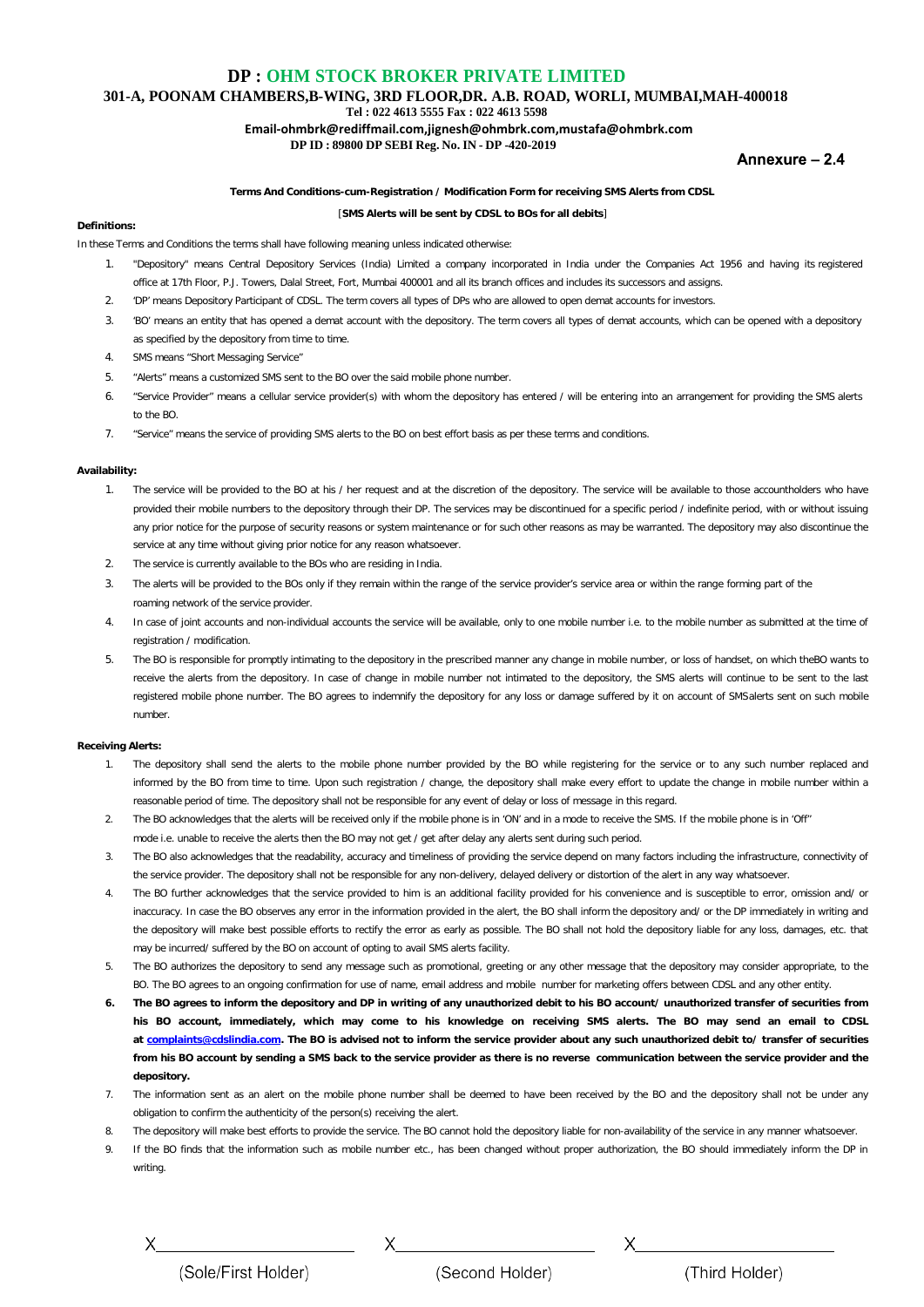#### **Fees:**

Depository reserves the right to charge such fees from time to time as it deems fit for providing this service to the BO.

#### **Disclaimer:**

The depository shall make reasonable efforts to ensure that the BO's personal information is kept confidential. The depository does not warranty the confidentiality or security of the SMS alerts transmitted through a service provider. Further, the depository makes no warranty or representation of any kind in relation to the system and the network or their function or their performance or for any loss or damage whenever and howsoever suffered or incurred by the BO or by any person resulting from or in connection with availing of SMS alerts facility. The Depository gives no warranty with respect to the quality of the service provided by the service provider. The Depository will not be liable for any unauthorized use or access to the information and/ or SMS alert sent on the mobile phone number of the BO or for fraudulent, duplicate or erroneous use/ misuse of such information by any third person.

#### **Liability and Indemnity:**

The Depository shall not be liable for any breach of confidentiality by the service provider or by any third person due to unauthorized access to the information meant for the BO. In consideration of the depository providing the service, the BO agrees to indemnify and keep safe, harmless and indemnified the depository and its officials from any damages, claims, demands, proceedings, loss, cost, charges and expenses whatsoever which a depository may at any time incur, sustain, suffer or be put to as a consequence of or arising out of interference with or misuse, improper or fraudulent use of the service by the BO.

#### **Amendments:**

The depository may amend the terms and conditions at any time with or without giving any prior notice to the BOs. Any such amendments shall be binding on the BOs who are already registered as user of this service.

#### **Governing Law and Jurisdiction:**

Providing the Service as outlined above shall be governed by the laws of India and will be subject to the exclusive jurisdiction of the courts in Mumbai.

I/We wish to avail the SMS Alerts facility provided by the depository on my/our mobile number provided in the registration form subject to the terms and conditions mentioned below. **I/ We consent to CDSL providing to the service provider such information pertaining to account/transactions in my/our** account as is necessary for the purposes of generating SMS Alerts by service provider, to be sent to the said mobile number.

I/We have read and understood the terms and conditions mentioned above and agree to abide by them and any amendments thereto made by the depository from time to time. I/ we further undertake to pay fee/ charges as may be levied by the depository from time to time.

I / We further understand that the SMS alerts would be sent for a maximum four ISINs at a time. If more than four debits take place, the BOs would be required to take up the matter with their DP.

I/We am/ are aware that mere acceptance of the registration form does not imply in any way that the request has been accepted by the depository for providing the service.

I/We provide the following information for the purpose of **REGISTRATION** / **MODIFICATION** (Please cancel out what is not applicable).

| <b>BOID</b>                                                                                                                                                                                                                   | 2<br>$\bf{0}$       | 8<br>8<br>9                                                                          | $\boldsymbol{0}$<br>$\boldsymbol{0}$ |                                       |              |  |
|-------------------------------------------------------------------------------------------------------------------------------------------------------------------------------------------------------------------------------|---------------------|--------------------------------------------------------------------------------------|--------------------------------------|---------------------------------------|--------------|--|
|                                                                                                                                                                                                                               |                     | (Please write your 8 digit DPID)                                                     |                                      | (Please write your 8 digit Client ID) |              |  |
| Sole / First Holder's Name                                                                                                                                                                                                    |                     |                                                                                      |                                      |                                       |              |  |
| Second Holder's Name                                                                                                                                                                                                          |                     |                                                                                      |                                      |                                       |              |  |
| Third Holder's Name                                                                                                                                                                                                           |                     |                                                                                      |                                      |                                       |              |  |
| Mobile Number on which<br>messages are to be sent                                                                                                                                                                             | $+91$               |                                                                                      |                                      |                                       |              |  |
|                                                                                                                                                                                                                               |                     | (Please write only the mobile number without prefixing country code or zero)         |                                      |                                       |              |  |
|                                                                                                                                                                                                                               |                     |                                                                                      |                                      |                                       |              |  |
| Email ID: 2000 Contract Contract Contract Contract Contract Contract Contract Contract Contract Contract Contract Contract Contract Contract Contract Contract Contract Contract Contract Contract Contract Contract Contract |                     |                                                                                      |                                      |                                       |              |  |
|                                                                                                                                                                                                                               |                     | (Please write only ONE valid email ID on which communication; if any, is to be sent) |                                      |                                       |              |  |
|                                                                                                                                                                                                                               |                     |                                                                                      |                                      |                                       |              |  |
| Signatures                                                                                                                                                                                                                    | Sole / First Holder |                                                                                      | Second holder                        |                                       | Third Holder |  |
| Place:                                                                                                                                                                                                                        |                     |                                                                                      |                                      | Date:                                 |              |  |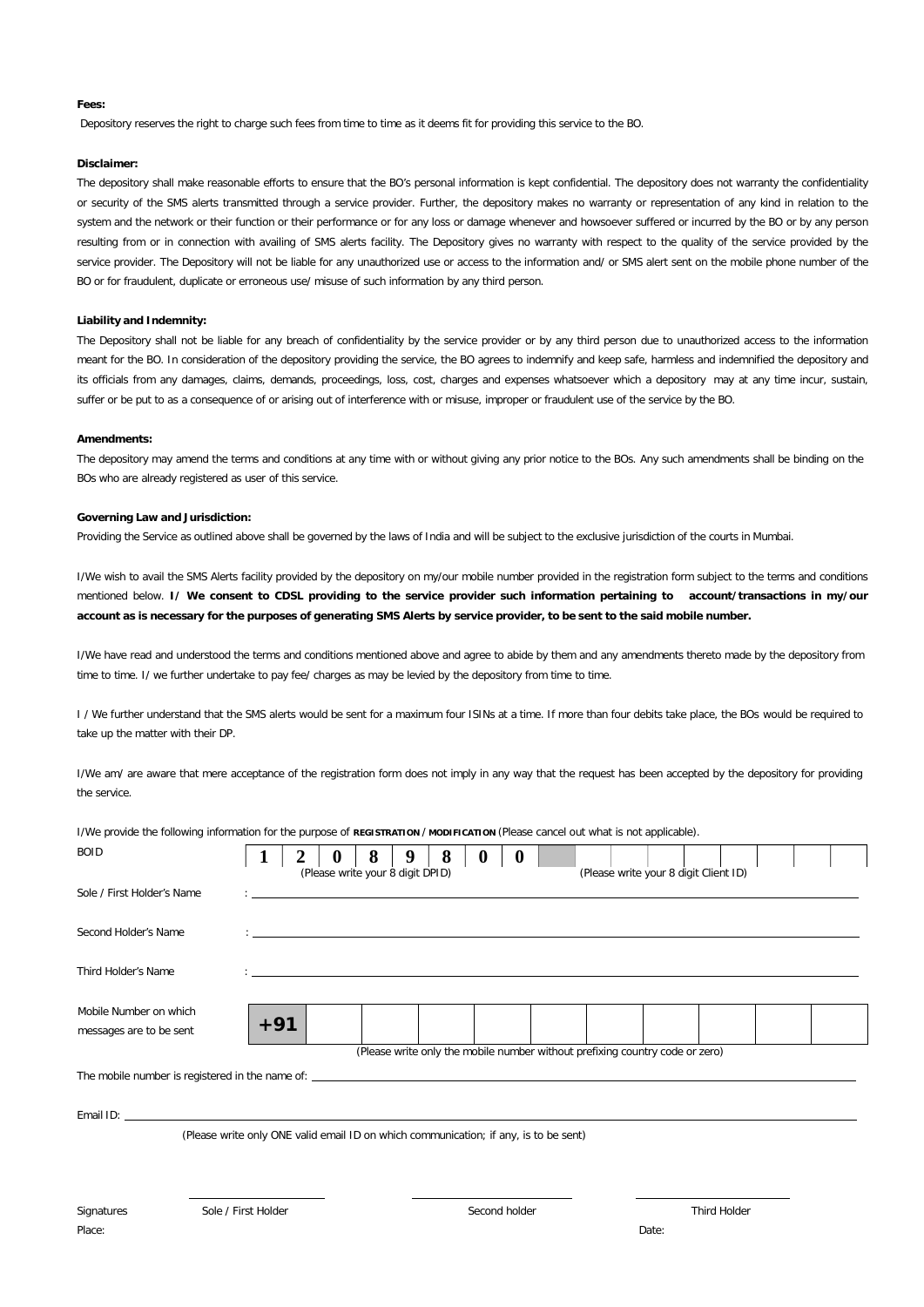#### **OPTION FORM FOR ISSUE OF DIS BOOKLET**

**Date** 

| DP ID              |  |  |  |  |  |  | Ω<br>α |  | U | Client ID |  |  |  |  |
|--------------------|--|--|--|--|--|--|--------|--|---|-----------|--|--|--|--|
| First Holder Name  |  |  |  |  |  |  |        |  |   |           |  |  |  |  |
| Second Holder Name |  |  |  |  |  |  |        |  |   |           |  |  |  |  |
| Third Holder Name  |  |  |  |  |  |  |        |  |   |           |  |  |  |  |

To,

#### **Ohm Stock Broker Private Limited**

301-A, POONAM CHAMBERS,B-WING, 3RD FLOOR,DR. A.B. ROAD, WORLI, MUMBAI,MAHARASHTRA-400018

Dear Sir / Madam,

I / We hereby state that: [Select one of the options given below]

## **OPTION 1:**

I / We require you to issue Delivery Instruction Slip (DIS) booklet to me / us immediately on opening my / our CDSL account though I / we have issued a Power of Attorney (POA) / executed PMS agreement in favour of / with

(name of the attorney / Clearing Member / PMS manager) for executing delivery instructions for setting stock exchange trades [settlement related transactions] effected through such Clearing Member / by PMS manager.

Yours faithfully

|            | First/Sole Holder | <b>Second Joint Holder</b> | <b>Third Joint Holder</b> |
|------------|-------------------|----------------------------|---------------------------|
| Name       |                   |                            |                           |
| Signatures |                   |                            |                           |

#### **OR**

## **OPTION 2:**

I / We do not require the Delivery Instruction Slip (DIS) for the time being, since I / We have issued a POA / executed PMS agreement in favour of / with (name of the attorney / Clearing Member / PMS manager) for executing delivery instructions for setting stock exchange trades [settlement related transactions] effected through such Clearing Member / by PMS manager. However, the Delivery Instruction Slip (DIS) booklet should be issued to me / us immediately on my / our request at any later date.

Yours faithfully

|            | <b>First/Sole Holder</b> | <b>Second Joint Holder</b> | <b>Third Joint Holder</b> |
|------------|--------------------------|----------------------------|---------------------------|
| Name       |                          |                            |                           |
| Signatures |                          |                            |                           |

============================= (Please Tear Here) ================================

**Acknowledgement Receipt** Received OPTION FORM FOR ISSUE / NON ISSUE OF DIS BOOKLET from :

| DP ID                           |  |  |  |  |  |  |  | Client ID |  |  |  |  |
|---------------------------------|--|--|--|--|--|--|--|-----------|--|--|--|--|
| Name of the Sole / First Holder |  |  |  |  |  |  |  |           |  |  |  |  |
| Name of Second joint Holder     |  |  |  |  |  |  |  |           |  |  |  |  |
| Name of Third joint Holder      |  |  |  |  |  |  |  |           |  |  |  |  |

**Depository Participant Seal and Signature**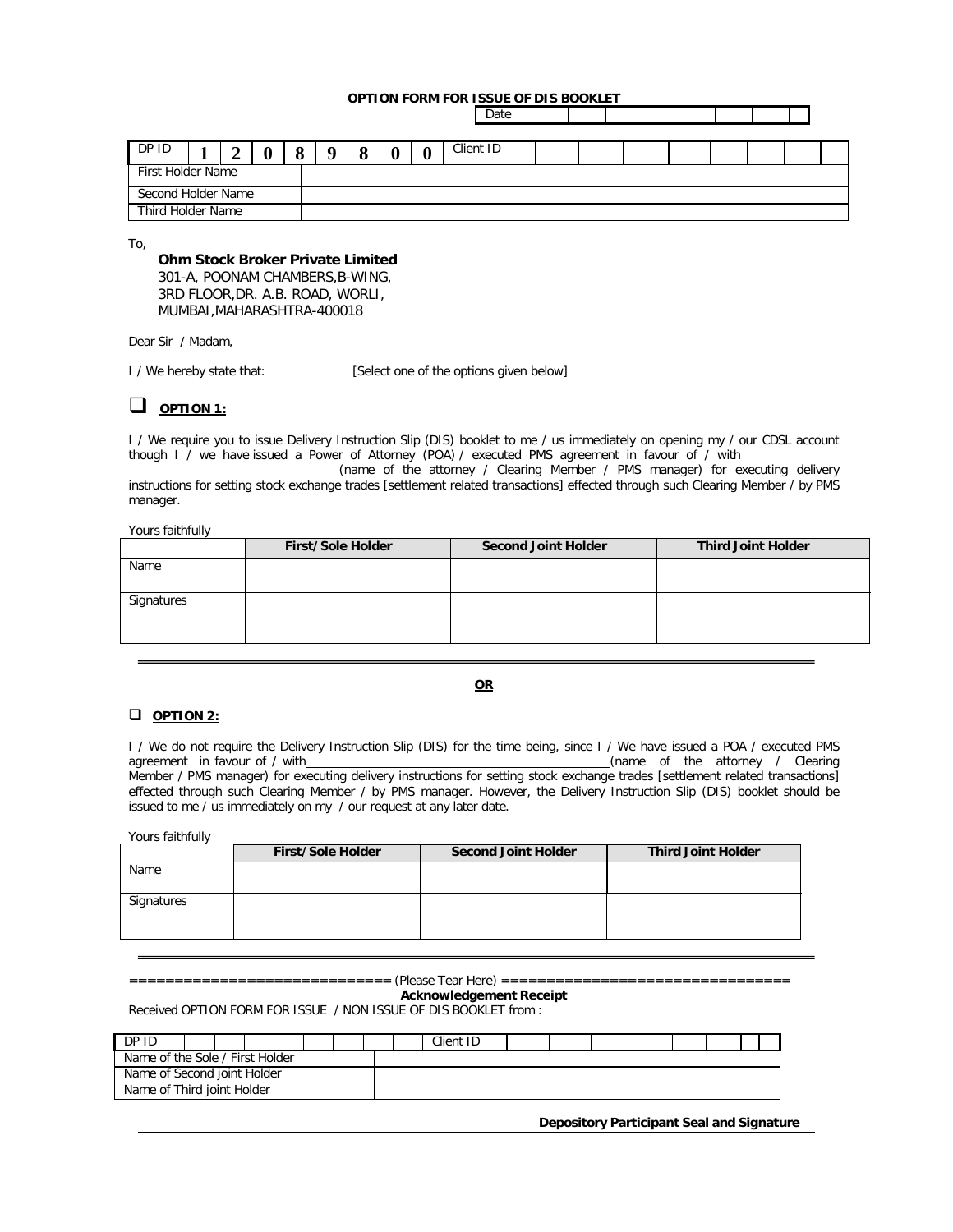**301-A, POONAM CHAMBERS,B-WING, 3RD FLOOR,DR. A.B. ROAD, WORLI, MUMBAI,MAH-400018**

**Tel : 022 4613 5555 Fax : 022 4613 5598**

**Email-ohmbrk@rediffmail.com,jignesh@ohmbrk.com,mustafa@ohmbrk.com**

**DP ID : 89800 DP SEBI Reg. No. IN - DP -420-2019**

## **Rights and Obligations of Beneficial Owner and Depository Participant asprescribed by SEBI and Depositories**

#### **General Clause**

- 1. The Beneficial Owner and the Depository participant (DP) shall be bound by the provisions of the Depositories Act, 1996, SEBI (Depositories and Participants) Regulations, 1996, Rules and Regulations of Securities and Exchange Board of India (SEBI), Circulars / Notifications / Guidelines issued there under, Bye Laws and Business Rules/Operating Instructions issued bythe Depositories and relevant notifications of Government Authorities as may be in force fromtime to time.
- 2. The DP shall open/activate demat account of a beneficial owner in the depository system onlyafter receipt of complete Account opening form, KYC and supporting documents as specified by SEBI from time to time.

#### **Beneficial Owner information**

- 3. The DP shall maintain all the details of the beneficial owner(s) as mentioned in the account opening form, supporting documents submitted by them and/or any other information pertaining to the beneficial owner confidentially and shall not disclose the same to any personexcept as required by any statutory, legal or regulatory authority in this regard.
- 4. The Beneficial Owner shall immediately notify the DP in writing, if there is any change in details provided in the account opening form as submitted to the DP at the time of opening the demat account or furnished to the DP from time to time.

#### **Fees/Charges/Tariff**

- 5. The Beneficial Owner shall pay such charges to the DP for the purpose of holding andtransfer of securities in dematerialized form and for availing depository services as may be agreed to from time to time between the DP and the Beneficial Owner as set out in the Tariff Sheet provided by the DP. It may be informed to the Beneficial Owner that "no charges are payable for opening of demat accounts"
- 6. In case of Basic Services Demat Accounts, the DP shall adhere to the charge structure as laid down under the relevant SEBI and/or Depository circulars/directions/notifications issued from time to time.
- 7. The DP shall not increase any charges/tariff agreed upon unless it has given a notice in writing of not less than thirty days to the Beneficial Owner regarding the same.

#### **Dematerialization**

8. The Beneficial Owner shall have the right to get the securities, which have been admitted on the Depositories, dematerialized in the form and manner laid down under the Bye Laws, Business Rules and Operating Instructions of the depositories.

#### **Separate Accounts**

- 9. The DP shall open separate accounts in the name of each of the beneficial owners and securities of each beneficial owner shall be segregated and shall not be mixed up with the securities of other beneficial owners and/or DP's own securities held in dematerialized form.
- 10. The DP shall not facilitate the Beneficial Owner to create or permit any pledge and /or hypothecation or any other interest or encumbrance over all or any of such securities submitted for dematerialization and/or held in demat account except in the form and manner prescribed in the Depositories Act, 1996, SEBI (Depositories and Participants) Regulations, 1996 and Bye-Laws/Operating Instructions/Business Rules of the Depositories.

#### **Transfer of Securities**

- 11. The DP shall effect transfer to and from the demat accounts of the Beneficial Owner only on the basis of an order, instruction, direction or mandate duly authorized by the Beneficial Owner and the DP shall maintain the original documents and the audit trail of such authorizations.
- 12. The Beneficial Owner reserves the right to give standing instructions with regard to the crediting of securities in his demat account and the DP shall act according to such instructions.

X<br>
(Sole/First Holder) X<br>
(Second Holder) X<br>
(Third Holder) (Third Holder)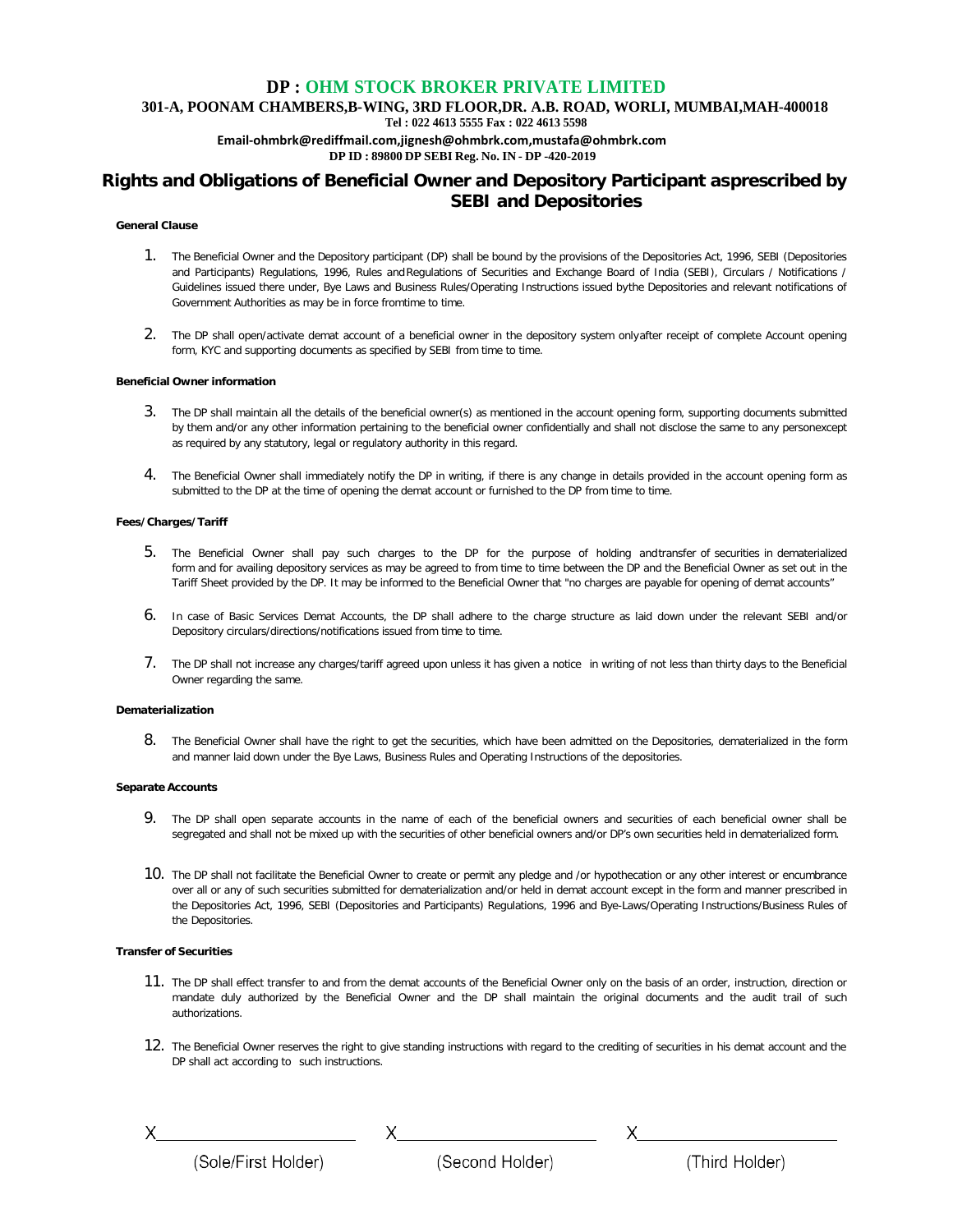#### **Statement of account**

- 13. The DP shall provide statements of accounts to the beneficial owner in such form andmanner and at such time as agreed with the Beneficial Owner and as specified by SEBI/depository in this regard.
- 14. However, if there is no transaction in the demat account, or if the balance has become Nil during the year, the DP shall send one physical statement of holding annually to such BOs and shall resume sending the transaction statement as and when there is a transaction in theaccount.
- 15. The DP may provide the services of issuing the statement of demat accounts in an electronic mode if the Beneficial Owner so desires. The DP will furnish to the Beneficial Owner the statement of demat accounts under its digital signature, as governed under the Information Technology Act, 2000. However if the DP does not have the facility of providing the statement of demat account in the electronic mode, then the Participant shall be obliged to forward the statement of demat accounts in physical form.
- 16. In case of Basic Services Demat Accounts, the DP shall send the transaction statements as mandated by SEBI and/or Depository from time to time.

#### **Manner of Closure of Demat account**

- 17. The DP shall have the right to close the demat account of the Beneficial Owner, for any reasons whatsoever, provided the DP has given a notice in writing of not less than thirty daysto the Beneficial Owner as well as to the Depository. Similarly, the Beneficial Owner shall have the right to close his/her demat account held with the DP provided no charges are payable by him/her to the DP. In such an event, the Beneficial Owner shall specify whether the balances in their demat account should be transferred to another demat account of the Beneficial Owner held with another DP or to rematerialize the security balances held.
- 18. Based on the instructions of the Beneficial Owner, the DP shall initiate the procedure for transferring such security balances or rematerialize such security balances within a period of thirty days as per procedure specified from time to time by the depository. Provided further, closure of demat account shall not affect the rights, liabilities and obligations of either the Beneficial Owner or the DP and shall continue to bind the parties to their satisfactory completion.

#### **Default in payment of charges**

- 19. In event of Beneficial Owner committing a default in the payment of any amount provided in Clause 5 & 6 within a period of thirty days from the date of demand, without prejudice to the right of the DP to close the demat account of the Beneficial Owner, the DP may charge interest at a rate as specified by the Depository from time to time for the period of such default.
- 20. In case the Beneficial Owner has failed to make the payment of any of the amounts as provided in Clause 5&6 specified above, the DP after giving two days notice to the Beneficial Owner shall have the right to stop processing of instructions of the Beneficial Owner till such time he makes the payment along with interest, if any.

#### **Liability of the Depository**

- 21. As per Section 16 of Depositories Act, 1996,
	- 1. Without prejudice to the provisions of any other law for the time being in force, any loss caused to the beneficial owner due to the negligence of the depository or the participant, the depository shall indemnify such beneficial owner.
	- 2. Where the loss due to the negligence of the participant under Clause (1) above, is indemnified by the depository, the
	- 3. depository shall have the right to recover the same from such participant.

X

(Sole/First Holder)

(Second Holder)

(Third Holder)

 $\times$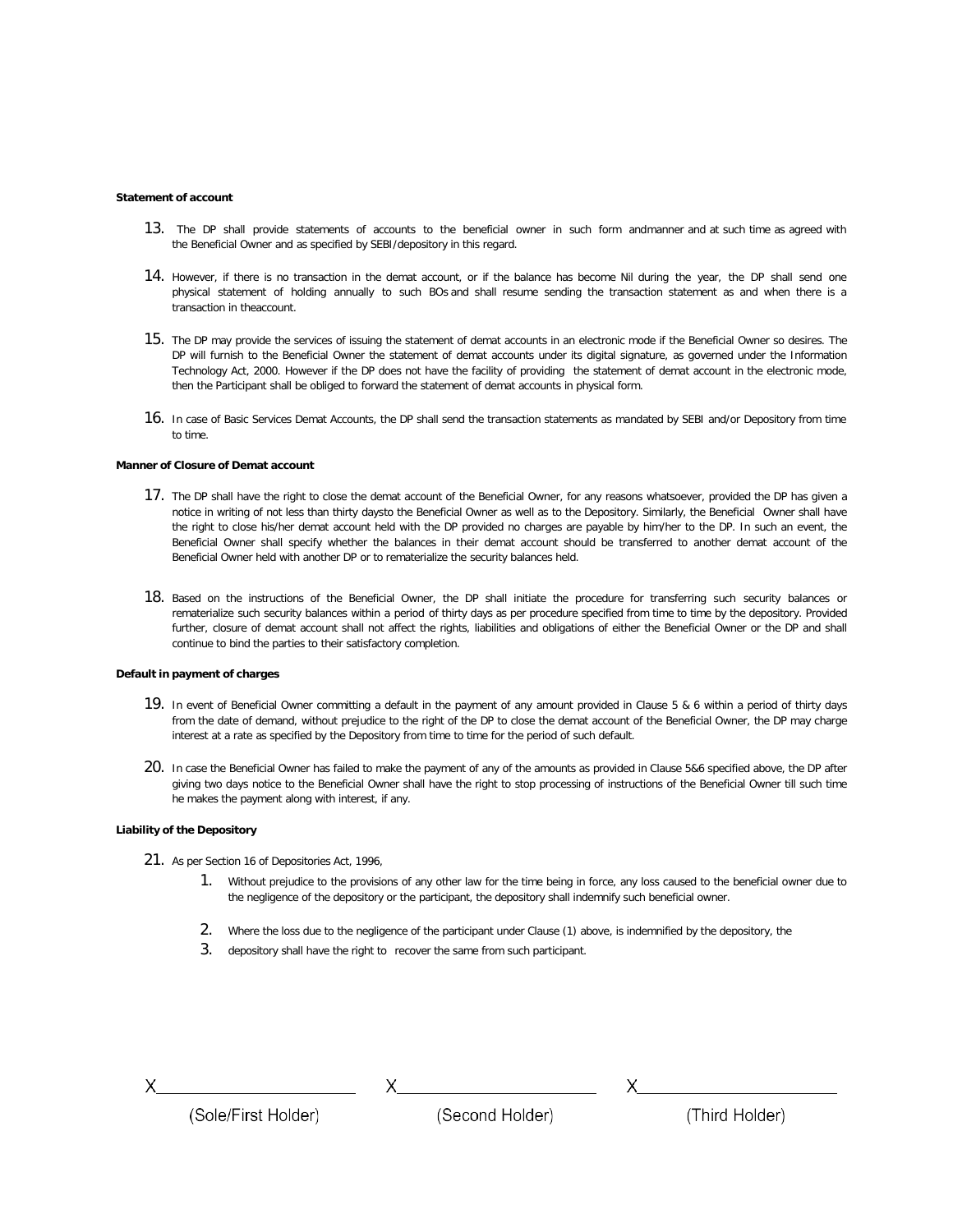#### **Freezing/ Defreezing of accounts**

- 22. The Beneficial Owner may exercise the right to freeze/defreeze his/her demat account maintained with the DP in accordance with the procedure and subject to the restrictions laid down under the Bye Laws and Business Rules/Operating Instructions.
- 23. The DP or the Depository shall have the right to freeze/defreeze the accounts of the Beneficial Owners on receipt of instructions received from any regulator or court or any statutory authority.

#### **Redressal of Investor grievance**

24. The DP shall redress all grievances of the Beneficial Owner against the DP within a period of thirty days from the date of receipt of the complaint.

#### **Authorized representative**

25. If the Beneficial Owner is a body corporate or a legal entity, it shall, along with the account opening form, furnish to the DP, a list of officials authorized by it, who shall represent and interact on its behalf with the Participant. Any change in such list including additions, deletions or alterations thereto shall be forthwith communicated to the Participant.

#### **Law and Jurisdiction**

- 26. In addition to the specific rights set out in this document, the DP and the Beneficial owner shall be entitled to exercise any other rights which the DP or the Beneficial Owner may have under the Rules, Bye Laws and Regulations of the respective Depository in which the demat account is opened and circulars/notices issued there under or Rules and Regulations of SEBI.
- 27. The provisions of this document shall always be subject to Government notification, any rules, regulations, guidelines and circulars/ notices issued by SEBI and Rules, Regulations andBye-laws of the relevant Depository, where the Beneficial Owner maintains his/ her account, that may be in force from time to time.
- 28. The Beneficial Owner and the DP shall abide by the arbitration and conciliation procedure prescribed under the Bye-laws of the depository and that such procedure shall be applicable to any disputes between the DP and the Beneficial Owner.
- 29. Words and expressions which are used in this document but which are not defined herein shall unless the context otherwise requires, have the same meanings as assigned thereto in the Rules, Bye-laws and Regulations and circulars/notices issued there under by the depository and /or SEBI
- 30. Any changes in the rights and obligations which are specified by SEBI/Depositories shall also be brought to the notice of the clients at once.
- 31. If the rights and obligations of the parties hereto are altered by virtue of change in Rules and regulations of SEBI or Bye-laws, Rules and Regulations of the relevant Depository, where the Beneficial Owner maintains his/her account, such changes shall be deemed to have been incorporated herein in modification of the rights and obligations of the parties mentioned in this document.

(Third Holder)

 $\times$ 

(Sole/First Holder)

(Second Holder)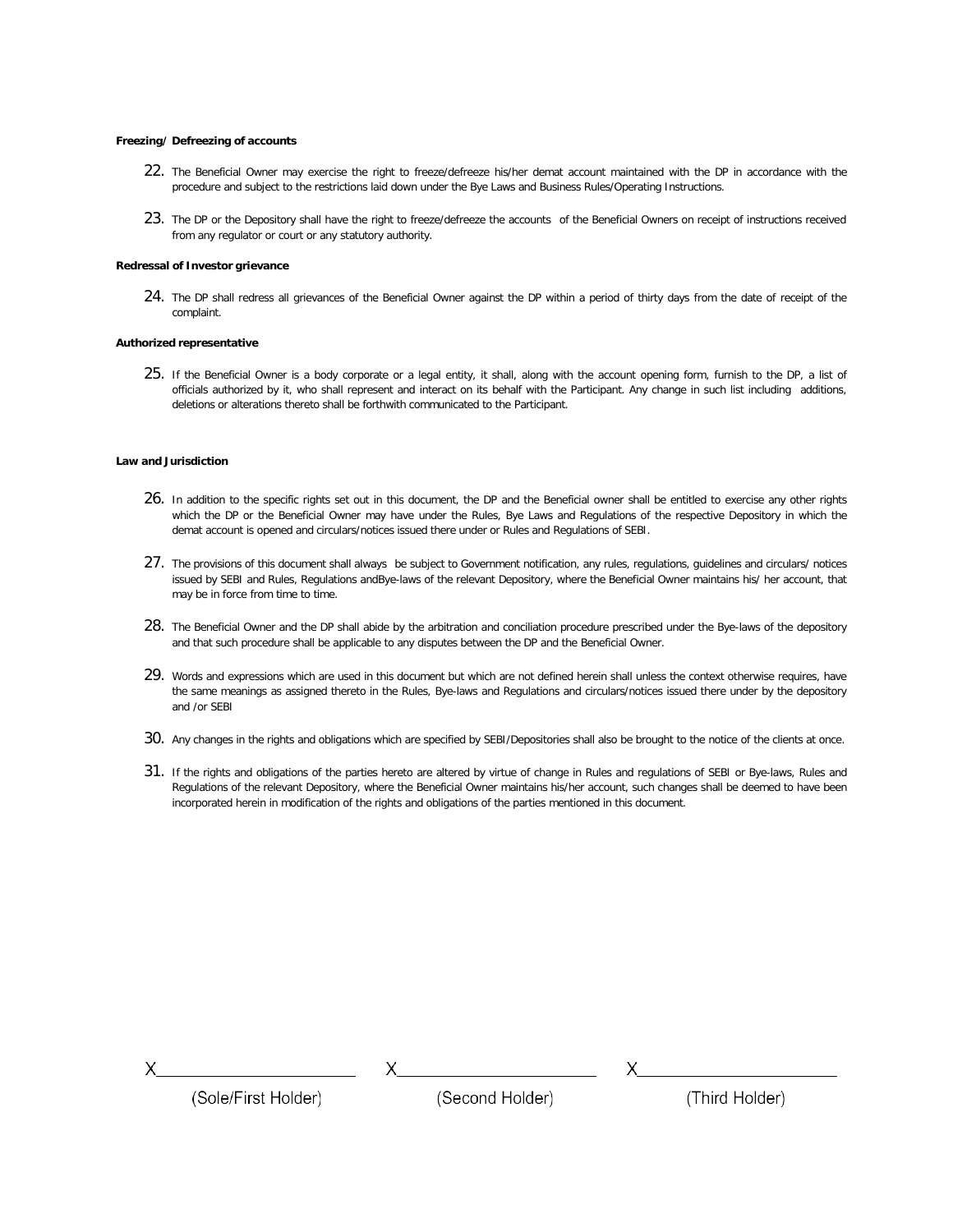## **Ohm Stock Broker Private Limited**

301-A, Poonam Chambers, "B" wing, 3<sup>rd</sup> Floor, Shivsagar Estate, Dr. A.B. Road, Worli, Mumbai - 400018

|                | <b>Schedule-A Tariff Structure</b>            |                                                         |  |  |  |  |  |  |
|----------------|-----------------------------------------------|---------------------------------------------------------|--|--|--|--|--|--|
|                | For individuals/HUF/corporate                 |                                                         |  |  |  |  |  |  |
| <b>Details</b> |                                               |                                                         |  |  |  |  |  |  |
|                | Stamp charges payable upfront                 | Rs.500/-<br>(for POA Clients)                           |  |  |  |  |  |  |
|                |                                               | Annual Maintenance Charges (charged Annually)           |  |  |  |  |  |  |
| a.             | Individuals/Non Individual (except Corporate) | Rs.300/- + GST (First Year Nil)                         |  |  |  |  |  |  |
| b.             | Non Individual - Corporate                    | $Rs.1000/- + GST$ (First Year Nil)                      |  |  |  |  |  |  |
|                |                                               | <b>Transaction Charges: (Market Trades)</b>             |  |  |  |  |  |  |
| a.             | Buy(Receive)                                  | Nil                                                     |  |  |  |  |  |  |
| b.             | Sell (Debit)                                  | $Rs.5/- + Rs 5.50/- (CDSL Charges)$                     |  |  |  |  |  |  |
|                |                                               | <b>Transaction Charges: (Off-Market Trades)</b>         |  |  |  |  |  |  |
| a.             | Buy(Receive)                                  | Nil                                                     |  |  |  |  |  |  |
| $b$            | Sell (Debit)                                  | 0.02% or Rs.25/- whichever is higher                    |  |  |  |  |  |  |
|                | Demat (Per certificate)                       | Rs. 100/- per certificate                               |  |  |  |  |  |  |
|                | <b>Remat (Per certificate)</b>                | Rs. $100/-$ per certificate $+$ CDSL Charges            |  |  |  |  |  |  |
|                | Courier charges per Demat/Remat/Demat Rejn.   | Rs. 75/- (within india), at actual outside India.       |  |  |  |  |  |  |
|                | Pledge Request                                | Rs. $15/- +$ Rs. 12 per request (CDSL Charges)          |  |  |  |  |  |  |
|                | <b>Unpledge Request</b>                       | Rs. 15/- + Rs. 12 per request (CDSL Charges)            |  |  |  |  |  |  |
|                | Pledge invocation                             | Rs. 15/-                                                |  |  |  |  |  |  |
|                |                                               | <b>Periodic Statement</b>                               |  |  |  |  |  |  |
| a.             | By Email                                      | Free                                                    |  |  |  |  |  |  |
| b.             | Physical                                      | Rs. 25/- (+Courier charges at actual)                   |  |  |  |  |  |  |
|                |                                               | <b>Adhoc / Non Periodic Statement Requests</b>          |  |  |  |  |  |  |
| a.             | By Email                                      | Rs.10/- per request                                     |  |  |  |  |  |  |
| b.             | Physical                                      | Rs. 50 per request upto 10 pages. Every additional page |  |  |  |  |  |  |
|                |                                               | at Rs. $5$ (+Courier charges at actual)                 |  |  |  |  |  |  |
|                |                                               | <b>Delivery instruction</b>                             |  |  |  |  |  |  |
| a.             | <b>First Delivery Instruction Book</b>        | Free (10 Leaves)                                        |  |  |  |  |  |  |
| $b$ .          | Every Addl Booklet (10 Leaves)                | Rs.100/-                                                |  |  |  |  |  |  |
|                | <b>Cheque Bounce Charges</b>                  | Rs. 350/-                                               |  |  |  |  |  |  |
|                | <b>Failed Transactions</b>                    | Rs. 50 per ISIN                                         |  |  |  |  |  |  |
|                | Modification in CML                           | Rs. 25/- per request                                    |  |  |  |  |  |  |
|                | <b>KRA Upload / Download</b>                  | NIL                                                     |  |  |  |  |  |  |

NOTES : For all purposes the bill date shall be construed as the date demand and the bills will be considered as the bill cum notice for payment and Ohm Stock Broker Private Limited reserves the right to freeze depository account for debit transaction in case of non payment of charges after fifteen days from the bill date. Interest at 18% p.a will be charged on the outstanding bill amount if not paid within the due date. The above tariff is subject to change and revision from time to time. Changes if any will be intimated 30 days in advance Annual Maintenance Charge (AMC) is non refundable. GST is applicable on all above charges except stamp charges.

Ohm Stock Broker Private Limited is authorized by me/ us to debit all such demat charges to my trading account.

| (First Holder Signature) | (Second Holder Signature) | (Third Holder Signature) |
|--------------------------|---------------------------|--------------------------|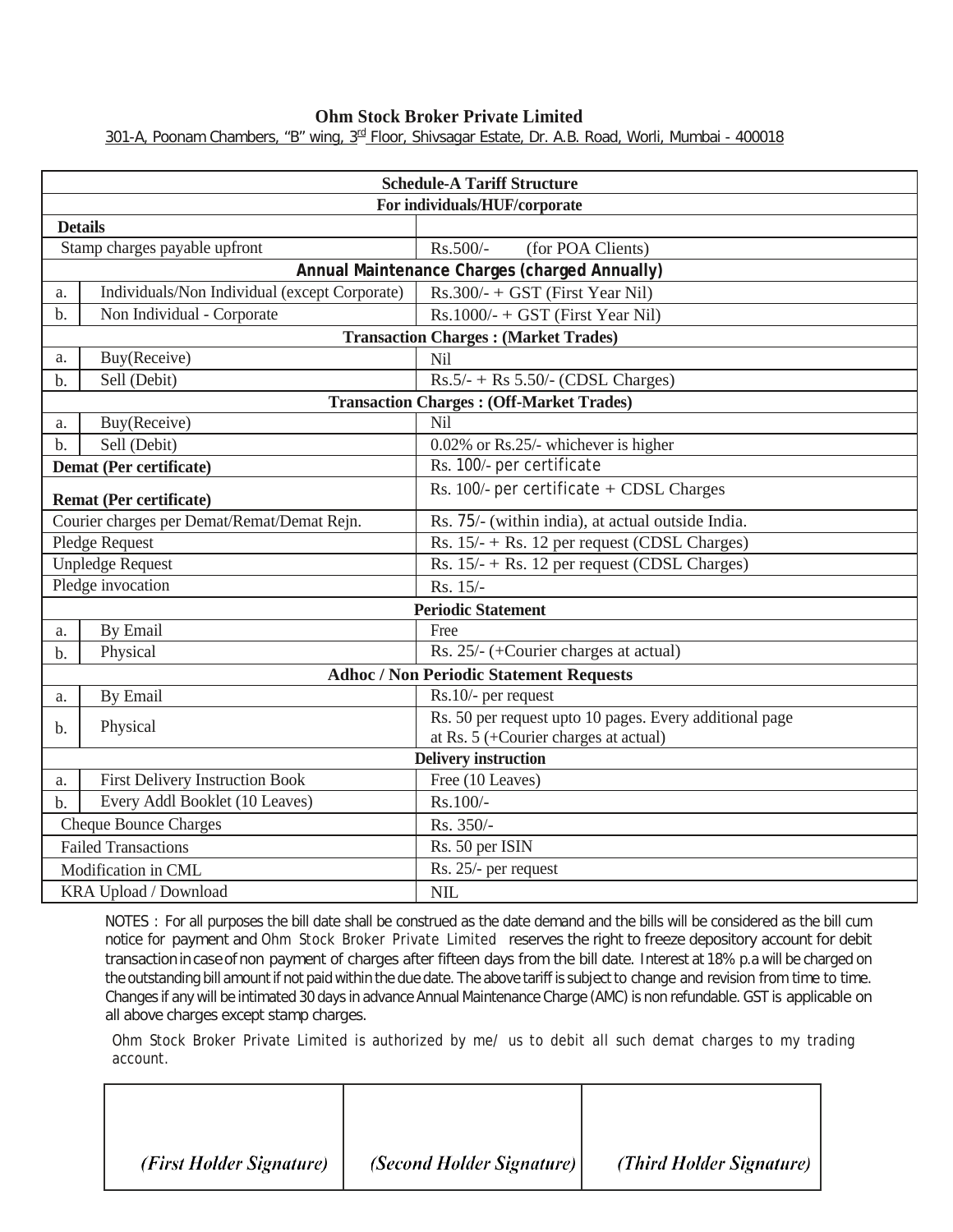Date:

To, **Ohm Stock Broker Private Limited** 301-A, Poonam Chambers, "B" wing, 3<sup>rd</sup> floor ShivSagar Estate, Dr. A.B. Road Worli, Mumbai – 400 018.

Dear Sir,

Sub : Requesting for bill/transaction/holding statement through email.

I/We request you to send me/us bill, transaction and holding statement of my CDSL Demat account no. 12089800

\_ at following email address:

I/We fully agree and are aware of following Terms and Conditions mentioned below.

(a) that I/We will not receive the bill, transaction and holding statements in paper form.

(b) that I/We will take all the necessary steps to ensure confidentiality and secrecy of the login name and password of the internet/email account.

(c) that I/We am/are aware that the bill, transaction and holding statements may be accessed by other entities in case the confidentiality /secrecy of the login name and password is compromised.

(d) that I/We in case bill, transaction and holding statements are sent by email, I/We will immediately inform

the Ohm Stock Broker Private Limited about change in email address, if any.

In case, the Ohm Stock Broker Private Limited is not able to provide bill/transaction statement to its Clients by email or on website due to any reason (including bounced emails), Ohm Stock Broker Private Limited will ensure that the transaction statement is provided to me/us in paper form as per the time schedule stipulated in the Bye Laws & Business Rules of CDSL.

 I/We hereby request you to send the statements: Monthly Yours faithfully,



**Declaration** 

I/We have received and read the Rights and Obligations documents and terms & conditions and agree to abide by and be bound by the same and the Bye Laws as are in force from time to time. I/We declare that the particulars given by me/us above are true to the best of my/our knowledge as on the date of making this application.

 I/We agree and undertake to intimate the DP of any change(s) in the details/particulars mentioned by me/us in this form.

I/We further agree that any false/misleading information given by me/us or suppression of any material informationwillrender my account liable for termination and suitable action.

Signature First Holder | Signature Second | Signature Third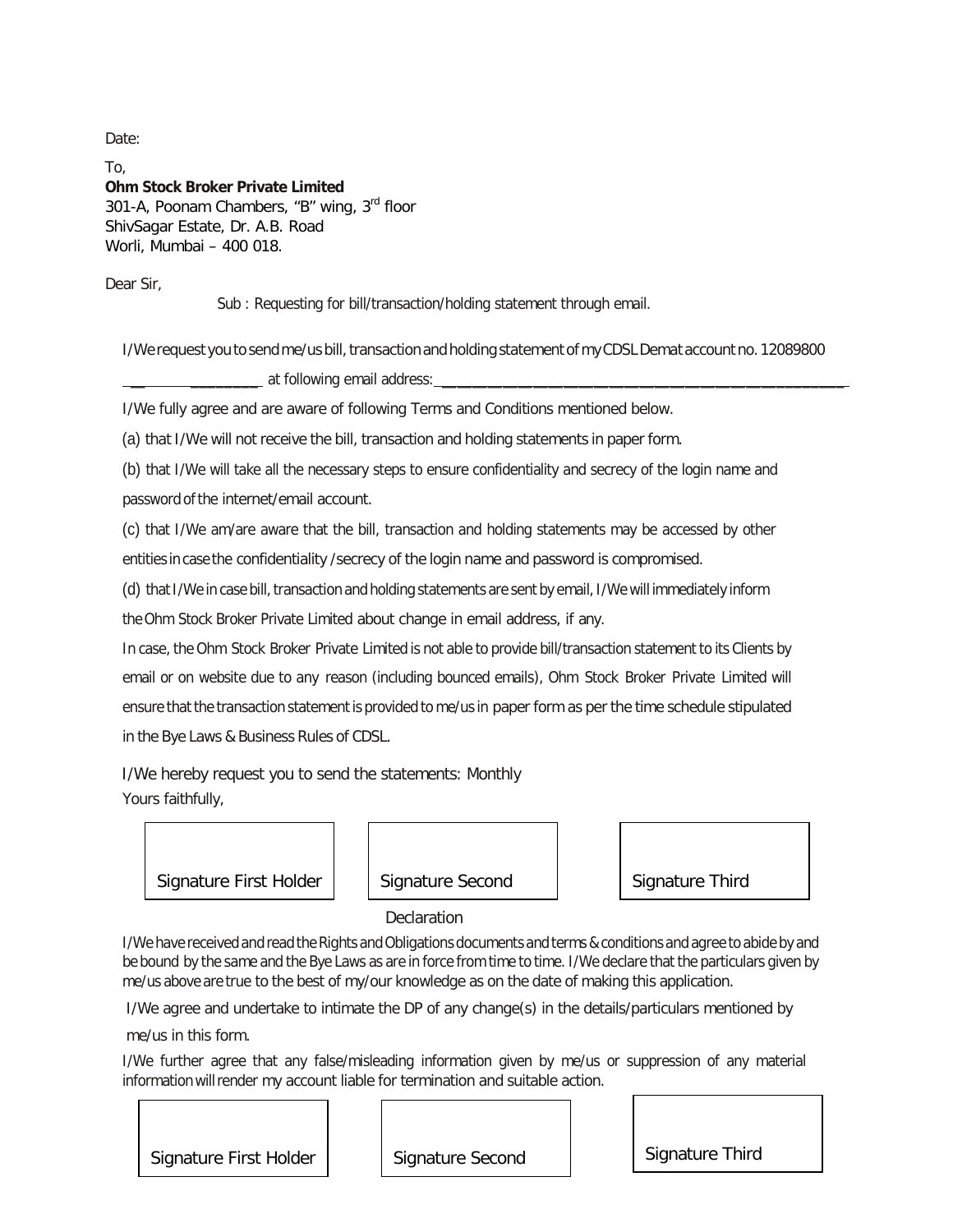**301-A, POONAM CHAMBERS,B-WING, 3RD FLOOR,DR. A.B. ROAD, WORLI, MUMBAI,MAH-400018 Tel : 022 4613 5555 Fax : 022 4613 5598**

**DP ID : 89800 DP SEBI Reg. No. IN - DP -420-2019**

**NAME:** \_\_\_\_\_\_\_\_\_\_\_\_\_\_\_\_\_\_\_\_\_\_\_\_\_\_\_\_\_\_\_\_\_\_\_\_\_\_\_\_\_\_\_\_\_\_\_\_\_\_\_\_\_\_\_\_\_\_\_\_\_\_\_\_\_\_

## **FATCA / CRS DETAILS**

| <b>Place and country of Birth</b>                                                                |                                                                                                                                                                                |         |  |  |  |
|--------------------------------------------------------------------------------------------------|--------------------------------------------------------------------------------------------------------------------------------------------------------------------------------|---------|--|--|--|
| Are you assessable to tax in any country other<br>than India (Yes/No)                            |                                                                                                                                                                                |         |  |  |  |
| If no, we declare that                                                                           | I/We are Indian citizens, my/our<br>residence for tax purposes in India<br>and I/We am/are not a "US person" as<br>defined in Rule 114F of the Income<br><b>Tax Rule, 1962</b> |         |  |  |  |
| If yes - Citizen of Which Country                                                                |                                                                                                                                                                                |         |  |  |  |
| If yes, then kindly provide the Tax Payer                                                        | Country                                                                                                                                                                        | TIN NO. |  |  |  |
| <b>Identification Number (TIN)</b> or functional<br>equivalent as issued in the specific country |                                                                                                                                                                                |         |  |  |  |
| (in case of multiple countries, kindly give names<br>for all the countries and TIN no)           |                                                                                                                                                                                |         |  |  |  |
|                                                                                                  |                                                                                                                                                                                |         |  |  |  |

I/We understand that you are relying on this information inter alia for the purpose of determining my/our status in compliance with FATCA/CRS. You are not able to offer any tax advice on CRS or FATCA or its impact on me/us. I/We shall seek advice from professional tax advisor for any tax questions. I/We agree to submit a new form within 30 days if any information or certification on this form becomes incorrect. I/We agree that as may be required by domestic regulators / tax authorities, you may also be required to report, reportable details to CBDT or close or suspend my account.

I/We certify that I/We provide the information on this form and to the best of my knowledge and belief the certification is true, correct and complete. Kindly update the above data on the CDSL systems, the KRA systems and your back office systems and other places as desired by you.

| Signature of First Holder | Signature of Seocnd Holder | Signature of Third Holder |
|---------------------------|----------------------------|---------------------------|
|                           |                            |                           |
|                           |                            |                           |
|                           |                            |                           |
|                           |                            |                           |
|                           |                            |                           |
|                           |                            |                           |
|                           |                            |                           |
|                           |                            |                           |

Place : Date :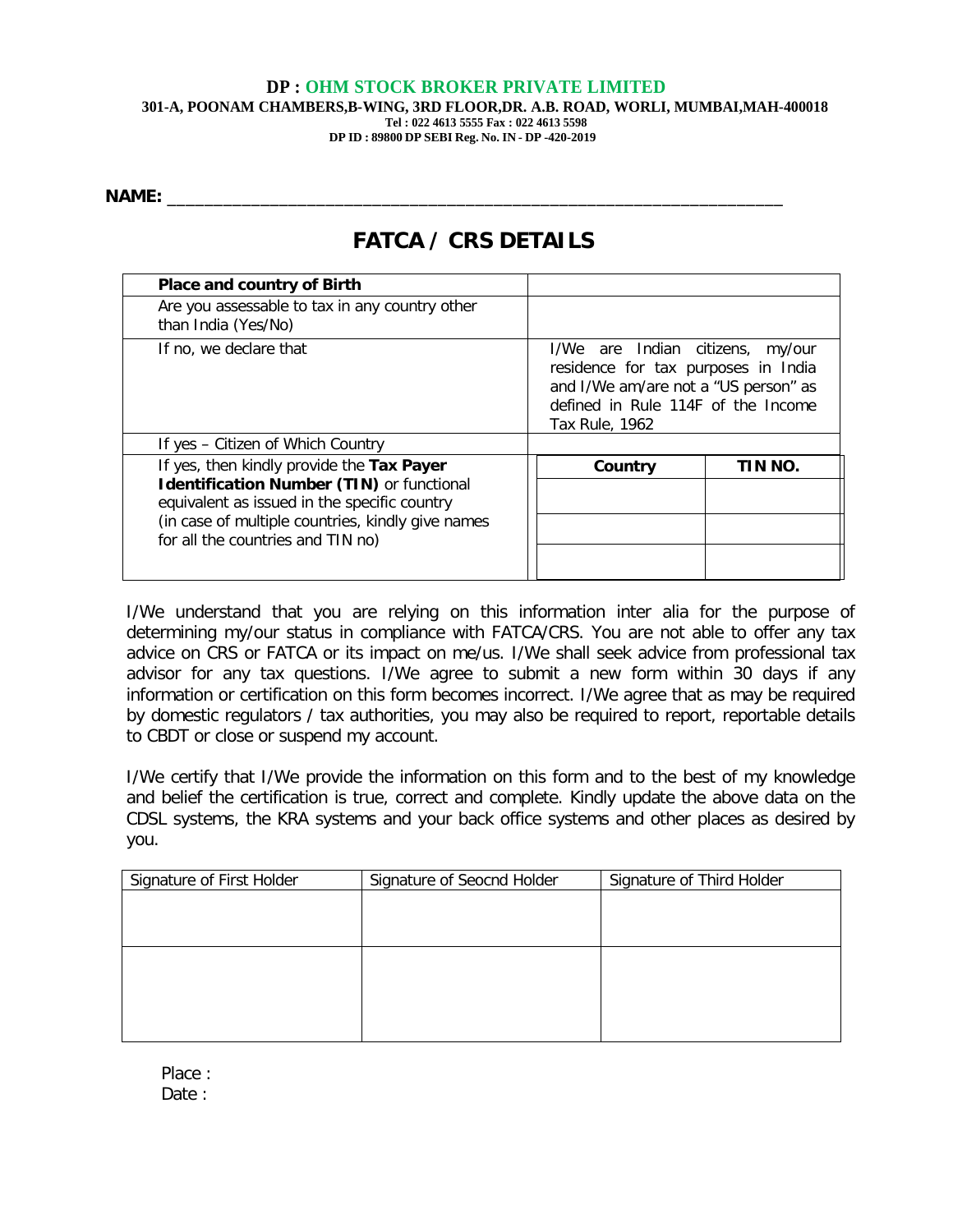**301-A, POONAM CHAMBERS,B-WING, 3RD FLOOR,DR. A.B. ROAD, WORLI, MUMBAI,MAH-400018**

**Tel : 022 4613 5555 Fax : 022 4613 5598**

**DP ID : 89800 DP SEBI Reg. No. IN - DP -420-2019**

#### **Declaration for availing of Basic Services Demat Account (BSDA) facility**

To,

**Ohm Stock Broker Pvt. Ltd.** 301/A, Poonam Chambers, B-Wing Shivsagar Estate, Dr. A. B. Road Worli, Mumbai - 400 018.

| Date |  |  |  |  |  |  |  |  |  |  |
|------|--|--|--|--|--|--|--|--|--|--|
|------|--|--|--|--|--|--|--|--|--|--|

Dear Sir / Madam,

I /We **WISH** to avail the BSDA facility for the new account for which we have submitted my/our account opening Form.

I /We **WISH** to avail the BSDA facility for my/our below mentioned demat account number.

I / We **DO NOT WISH** to Opt for BSDA facility for which we have submitted my/our account opening Form OR for my / our below mentioned demat account number.

| --<br>ᄟ | - |  | - |  | Client |  |  |  |  |
|---------|---|--|---|--|--------|--|--|--|--|
|         |   |  |   |  | -      |  |  |  |  |

|                        | Name | <b>PAN</b> |  |  |  |  |  |  |  |
|------------------------|------|------------|--|--|--|--|--|--|--|
| Sole / First<br>Holder |      |            |  |  |  |  |  |  |  |
| Second Holder          |      |            |  |  |  |  |  |  |  |
| Third Holder           |      |            |  |  |  |  |  |  |  |

I We have read and understood the regulatory (SEBI) guidelines for opening a Basic Services Demat Account and undertake to comply with the guidelines issued by any such authority for BSDA facility from time to time. I/We also agree that in case our demat account opened under BSDA facility does not meet the eligibility for BSDA facility as per guideline issued by SEBI or any such authority at any point of time, my / our BSDA account will be converted to regular demat account without further reference to me/us and will be levied charges as applicable to regular accounts as informed by the DP.

I, the first / Sole holder also hereby declare that I do not have / propose to have any other demat account across depositories as a first / sole holder.

|                     | Signature |
|---------------------|-----------|
| Sole / First Holder |           |
|                     |           |
|                     |           |
| Second Holder       |           |
|                     |           |
|                     |           |
| Third Holder        |           |
|                     |           |
|                     |           |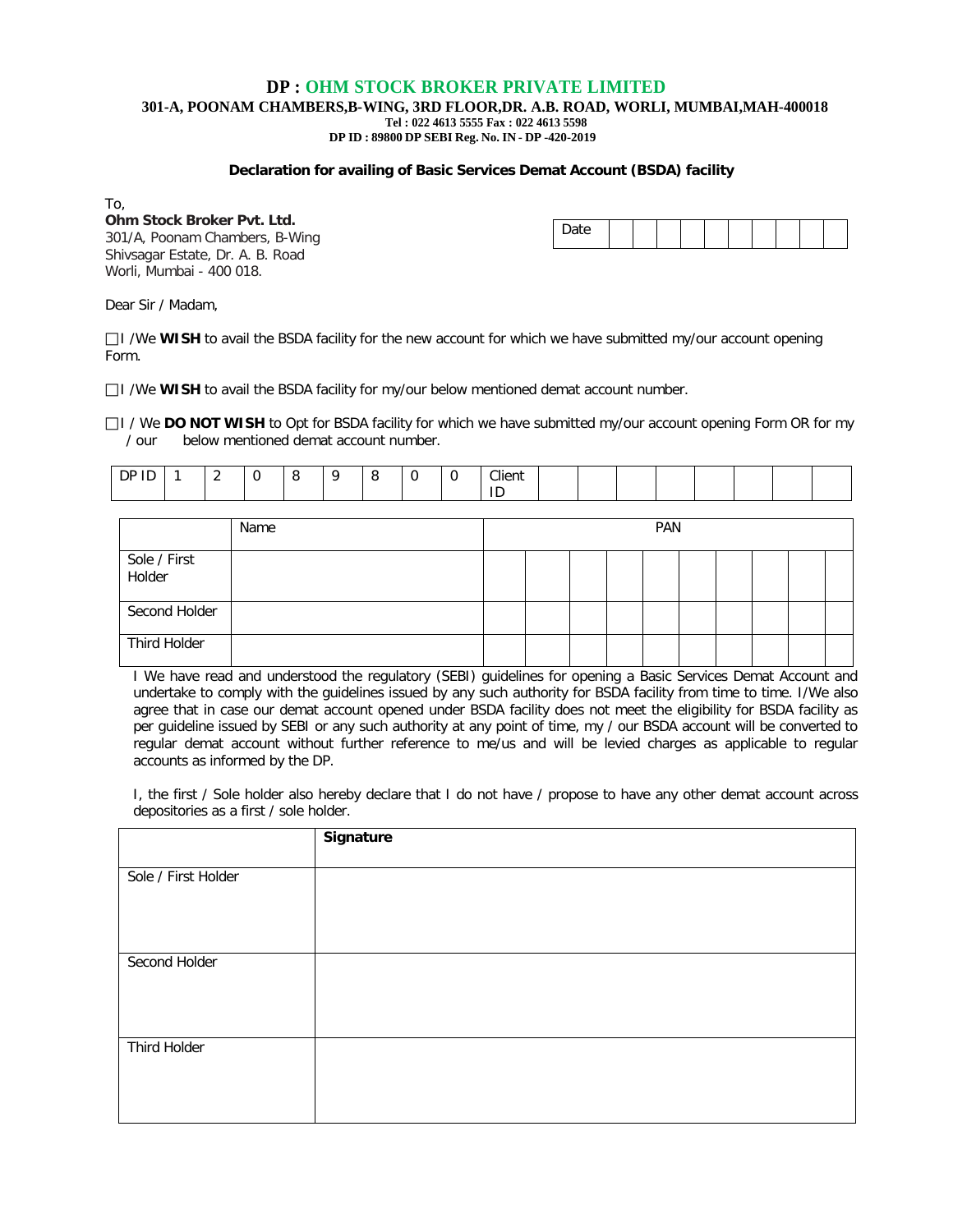**301-A, POONAM CHAMBERS,B-WING, 3RD FLOOR,DR. A.B. ROAD, WORLI, MUMBAI,MAH-400018**

**Tel : 022 4613 5555 Fax : 022 4613 5598 DP ID : 89800 DP SEBI Reg. No. IN - DP -420-2019**

## **Declaration Form for opting out of nomination**

| To                                                                                                                                                                                                                                                                                                                                                                                                                                                                                                                                                                                                               | Date | D |  | M | M |  |  |  |  |  |
|------------------------------------------------------------------------------------------------------------------------------------------------------------------------------------------------------------------------------------------------------------------------------------------------------------------------------------------------------------------------------------------------------------------------------------------------------------------------------------------------------------------------------------------------------------------------------------------------------------------|------|---|--|---|---|--|--|--|--|--|
| <b>Trading Member/Participant's</b>                                                                                                                                                                                                                                                                                                                                                                                                                                                                                                                                                                              |      |   |  |   |   |  |  |  |  |  |
| Name Trading                                                                                                                                                                                                                                                                                                                                                                                                                                                                                                                                                                                                     |      |   |  |   |   |  |  |  |  |  |
| Member/Participant's Address                                                                                                                                                                                                                                                                                                                                                                                                                                                                                                                                                                                     |      |   |  |   |   |  |  |  |  |  |
| <b>UCC</b>                                                                                                                                                                                                                                                                                                                                                                                                                                                                                                                                                                                                       |      |   |  |   |   |  |  |  |  |  |
| DP ID                                                                                                                                                                                                                                                                                                                                                                                                                                                                                                                                                                                                            |      |   |  |   |   |  |  |  |  |  |
| Client ID (only for Demat account)                                                                                                                                                                                                                                                                                                                                                                                                                                                                                                                                                                               |      |   |  |   |   |  |  |  |  |  |
| Sole/First Holder Name                                                                                                                                                                                                                                                                                                                                                                                                                                                                                                                                                                                           |      |   |  |   |   |  |  |  |  |  |
| Second Holder Name                                                                                                                                                                                                                                                                                                                                                                                                                                                                                                                                                                                               |      |   |  |   |   |  |  |  |  |  |
| <b>Third Holder Name</b>                                                                                                                                                                                                                                                                                                                                                                                                                                                                                                                                                                                         |      |   |  |   |   |  |  |  |  |  |
| I / We hereby confirm that I / We do not wish to appoint any nominee(s) in my / our trading /<br>accountandunderstandtheissuesinvolvedinnon-<br>demat<br>appointmentofnominee(s)andfurtherareaware that in case of death of all the account<br>holder(s), my / our legal heirs would need to submit all the requisite documents / information<br>for claiming of assets held in my / our trading / demat account, which may also include<br>documents issued by Court or other such competent authority, based on the value of assets<br>held in the trading / demataccount.<br>Name and Signature of Holder(s)* |      |   |  |   |   |  |  |  |  |  |
|                                                                                                                                                                                                                                                                                                                                                                                                                                                                                                                                                                                                                  |      |   |  |   |   |  |  |  |  |  |

\* Signature of witness, along with name and address are required, if the account holder affixes thumb impression, instead of **signature**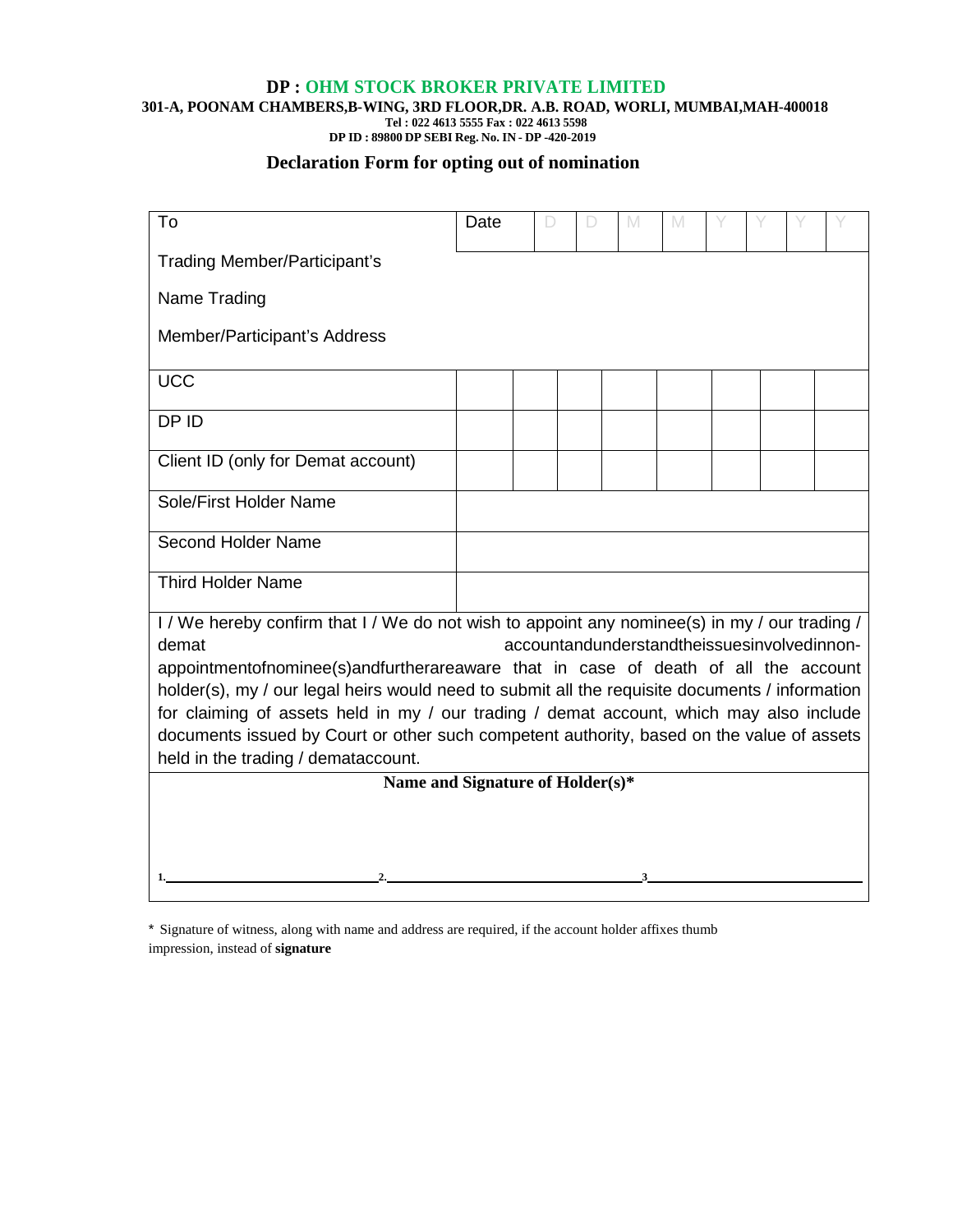#### **DP : OHM STOCK BROKER PRIVATE LIMITED 301-A, POONAM CHAMBERS,B-WING, 3RD FLOOR,DR. A.B. ROAD, WORLI, MUMBAI,MAH-400018 Tel : 022 4613 5555 Fax : 022 4613 5598 DP ID : 89800 DP SEBI Reg. No. IN - DP -420-2019**

## **e-MAIL & MOBILE NUMBER UPDATION FORM**

To,

Ohm Stock Broker Pvt. Ltd. 301-A, Poonam Chambers, B Wing, 3rd Floor, Dr. A.B.Road, Worli Mumbai 400018.

Sub: Application for updating Mobile No. / Email Id

Dear Sir,

I / We would request you to update following contact details to my Demat Account.

| Email Id:   |  |  |  |
|-------------|--|--|--|
| Mobile Mo.: |  |  |  |

I / We declare that these contact details belong to Self / Family \_\_\_\_\_\_\_\_\_\_\_\_\_\_\_\_\_\_\_\_\_\_\_\_\_\_\_\_\_\_\_\_\_\_\_\_\_\_\_ who belongs to our family and my relation with him / her is as follows.

(Family means Spouse, Son, Daughter and Parents)

Relationship with BO: \_\_\_\_\_\_\_\_\_\_\_\_\_\_\_\_\_\_\_\_\_\_\_\_\_\_\_\_\_\_\_\_\_\_\_\_\_

Further, I / We request you to send all the transaction related mail/SMS of the above demat account to the above mentioned details. I / We don't have any objection for the same as it belong to my family member. BOI Shareholding Ltd. shall not be responsible for the above updation of Email and Mobile Number by me/us.

Kindly do the needful & oblige.

Thanking You,

Yours faithfully

(Client Sign)